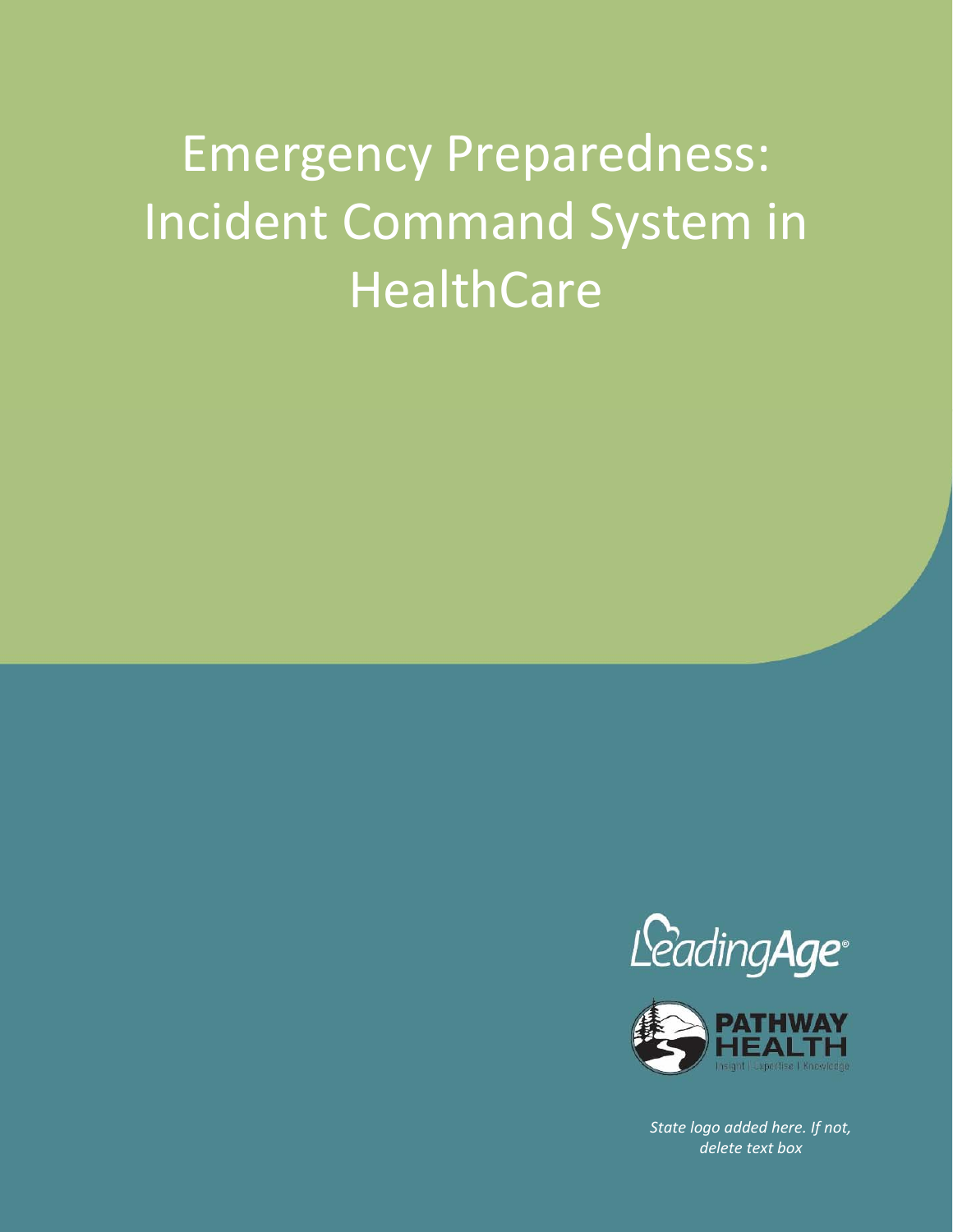



# **Emergency Preparedness Toolkit Incident Command System in Health Care**

# **Incident Command System in HealthCare**

The Incident Command System (ICS) was developed in the 1970s by an interagency task force working in a cooperative local, state, and federal effort called FIRESCOPE (Firefighting Resources of California Organized for Potential Emergencies) to combat wildland fires. Prior to the development of ICS, research into response to major incidents revealed weaknesses in a number of areas:

- **Inadequate communication because of conflicting terminology or inefficient or** improper use of technology
- Lack of a standardized management structure that would allow integration, command and control, and workload efficiency
- **Lack of personnel accountability**
- Lack of a systematic planning process

As a result of these and other failures, incidents of all sizes and types were often mismanaged, resulting in health and safety risks, unnecessary damage, ineffective resource management, and economic losses.

ICS is designed to meet these challenges by:

- Being effectual in managing all emergency, routine, or planned events, of any size or type, and by establishing a clear chain of command
- Allowing personnel from different agencies or departments to be integrated into a common structure that can effectively address issues and delegate responsibilities
- **Provide needed logistical and administrative support to operational personnel**
- **Ensure key functions are covered and eliminate duplication**

# **Fundamental Features of ICS**

**Common terminology/clear text** 

The use of common terminology provides for a clear message and sharing of information. It avoids the use of codes, slang, or discipline‐ specific nomenclature that may not be clearly understood by all planning and response partners. A common terminology helps to define the common organizational structure: as an example, the identification of sections, section chiefs, and branch directors. Another key benefit of common terminology is the ability to share resources in the response, such as personnel to oversee incident management or operations. By using consistent terminology, the opportunity to develop memorandums or agreements to share personnel is enhanced.

# **Modular organization**

The ICS structure begins from the top and expands as needed by the event. Positions within the structure are activated as dictated by the incident size or complexity. As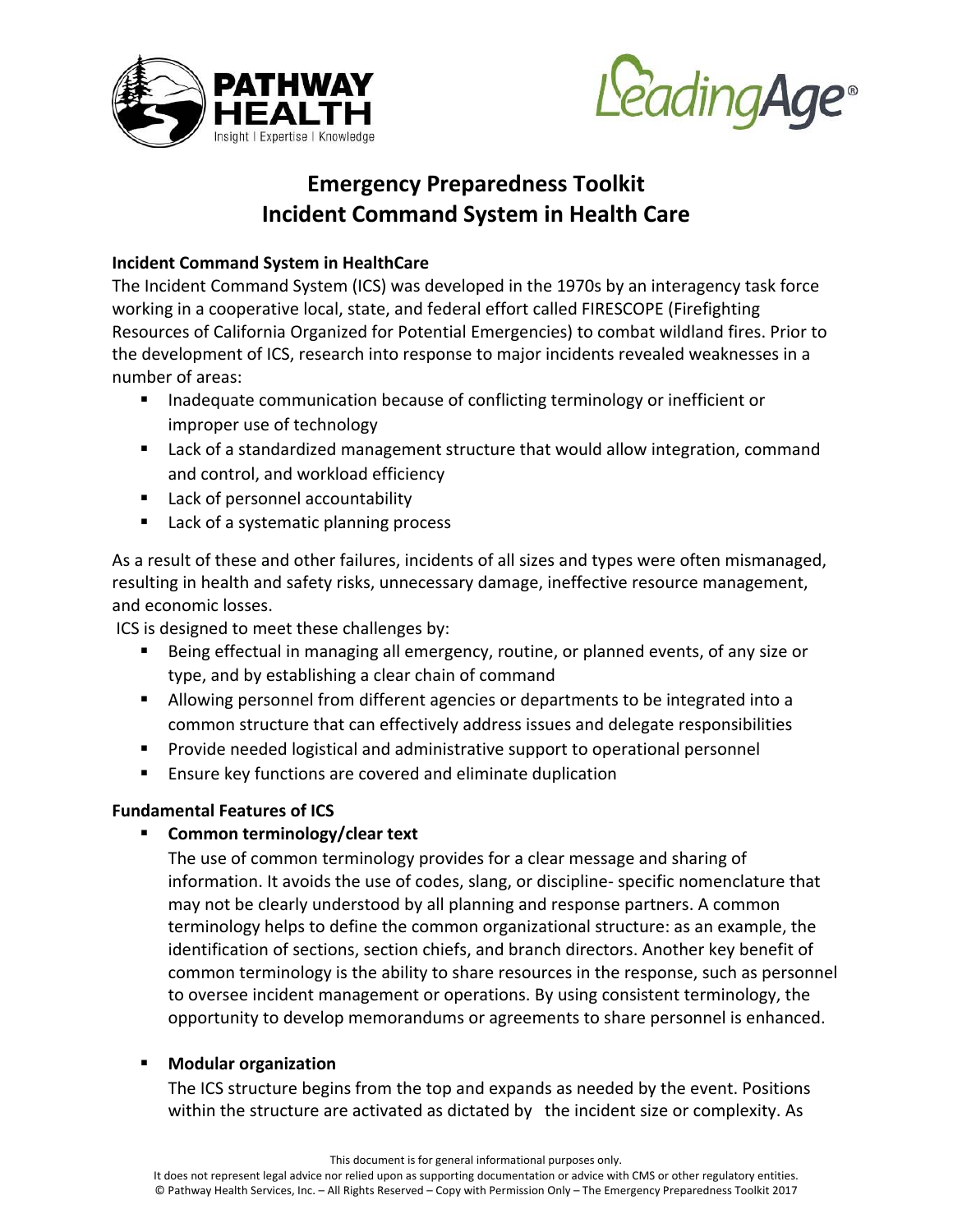



complexity increases, the ICS organization expands. Only those functions or positions necessary for an incident are activated. This will be clearly demonstrated in subsequent sections that detail the incident management team along with their roles and responsibilities.

## **Management by objectives**

The Incident Commander initiates the response and sets the overall command and control objectives. The mission of the response is defined for all members of the response team through a clear understanding of the organization's policy and direction. This includes an assessment of the incident from the current situation to projected impacts. To meet the overall mission, or command objectives, individual sections will establish incident objectives as well as the strategies to achieve these objectives through clear tactics. Because emergency response is not "business as usual," clearly defined objectives will allow staff to focus on the roles in the response, avoiding duplication of efforts or omission of critical actions.

#### **Incident Action Planning**

The development of objectives is documented in the Incident Action Plan (IAP). A written plan provides personnel with direction for taking actions based on the objectives identified in the IAP and reflects the overall strategy for incident management while providing measurable strategic operations for the operational period. To ease this process, ICS forms are designed and developed for nursing homes and are contained within the NHICS guidebook.

#### **Manageable span of control**

A key concept in ICS is maintaining a span of control that is both effective and manageable. Because emergency events are not business as usual situations, the span of control for operations that are not routine should be kept at an effective number. Within ICS, the optimum span of control is one supervisor to five reporting personnel. If the number falls outside these ratios, the incident management team should be expanded or consolidated.

# **Pre‐designated incident locations/facilities**

In the planning stages, planners should determine the location of their response and coordination sites, including the coordination and command sites. Within ICS, sites are identified for both scene and regional coordination, such as helicopter landing zones, staging areas, command posts, and emergency operations centers. Planners within the nursing home or long‐term care facility should identify sites for ICS management, staging areas for receipt of supplies and equipment, evacuation sites if the infrastructure is unsafe, and so on.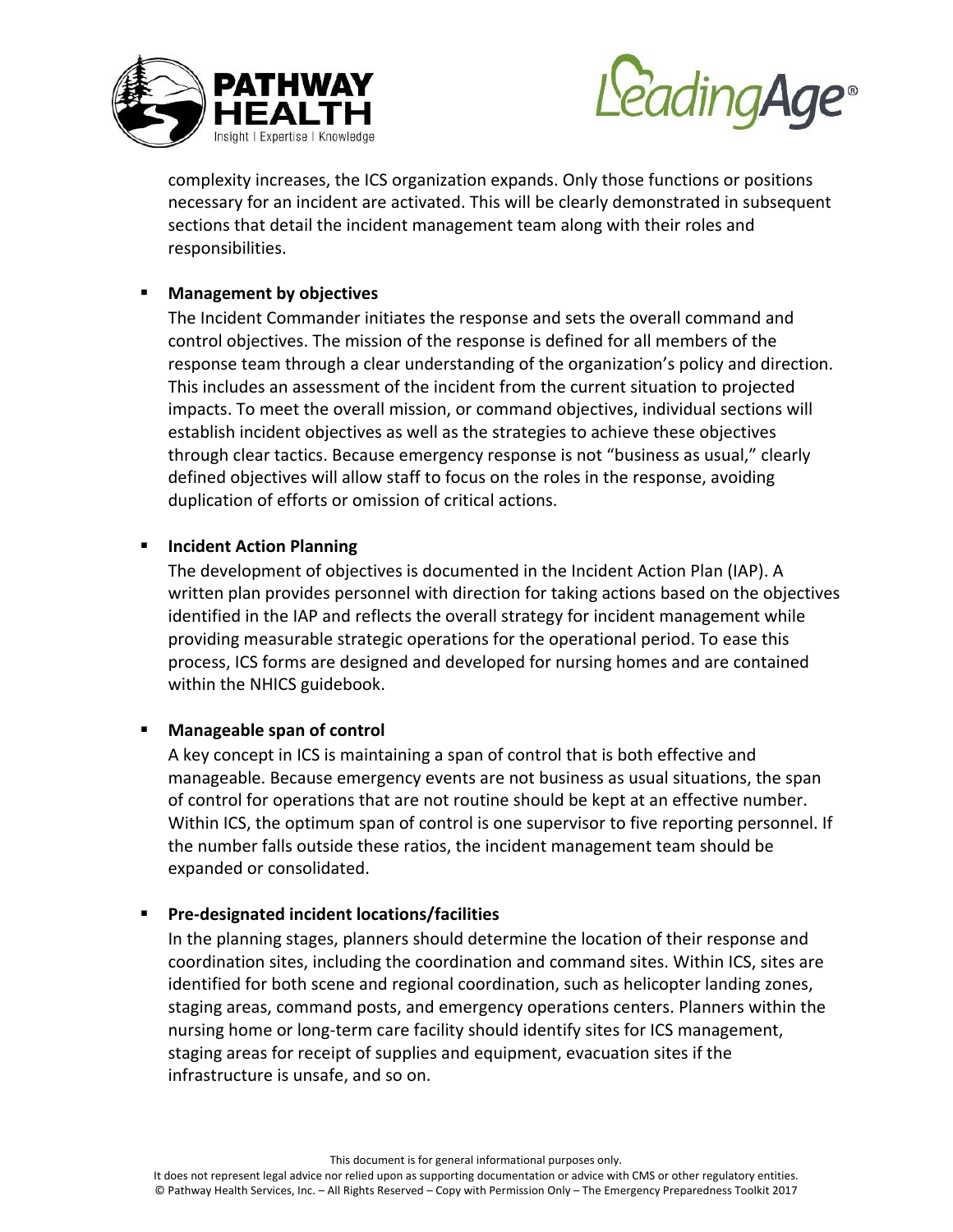



#### **Resource management**

Resources used in the response are categorized as tactical and support. Tactical resources include personnel and major equipment available or potentially available for use in the response. Support resources are all other resources to support the incident, including food, equipment, communications, supplies, vehicles, etc. It is critical in the response to understand the availability and status of both tactical and support resources. It is important to have a clear picture of current and needed resources when working within the medical mutual aid system in the jurisdiction of state, allowing those providing the response support to provide the necessary assets through a clear understanding of current capability.

#### **Integrated communications**

There are three elements within integrated communications: modes, plans and networks. The modes include the hardware systems that transfer information, such as radios, cell phones, and pagers. Plans should be developed in advance on how to best use the available modes through a clear and concise communication policy and plans (for example, determining who can use radios and what information should be communicated). The networks identified within the jurisdiction will determine the procedures and processes for transferring information internally and externally.

#### **Common command structure**

The ICS provides for a common command structure that identifies core principles for an efficient chain of command. Unity of Command dictates that each person within the response structure reports to only one supervisor. A single command exists when a single agency or discipline responds to an event; for example, the fire service at a warehouse fire is commanded by a fire captain or chief. When multiple agencies or disciplines are working together at a scene, there is a unified command structure that allows for coordination in response actions. For nursing homes, this may occur when the facility is the scene of the incident, such as a fire. The nursing home administration and the fire command work together in a unified command structure.

#### **Incident Management Functions**

It is important to understand that ICS is a management system and not an organizational chart. It is predicated on a number of principal tenets:

 Every incident or event requires that certain management functions be performed. The problem encountered is evaluated, a plan to remedy the problem is identified and implemented, and the necessary resources assigned. Management by Objectives (MBO) is thus a critically important component to the successful implementation of an incident command system and involves the inclusion of both control and operational period objectives.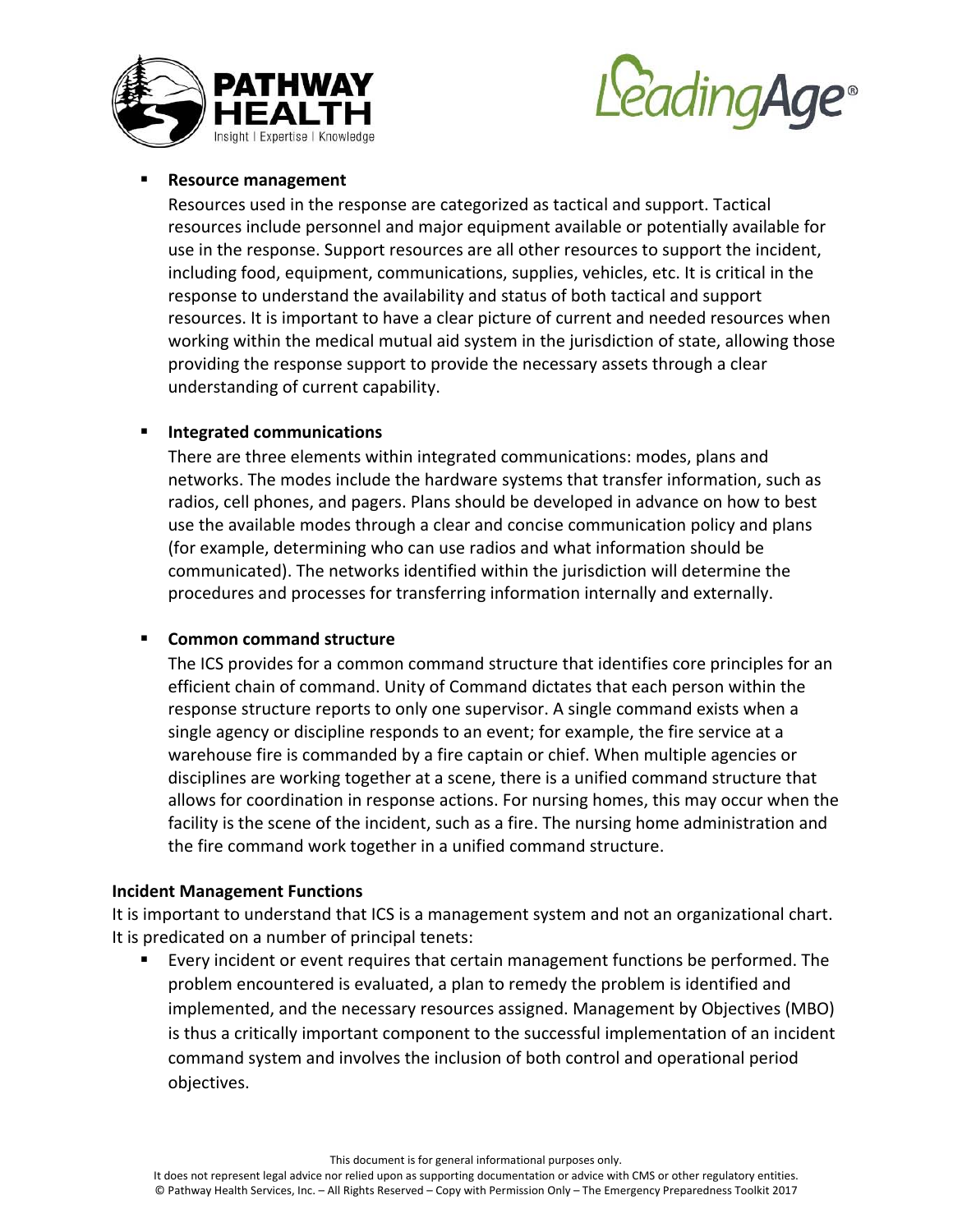



- The ICS organization frequently does not correlate to the daily administrative structure of the agency or nursing home. This practice is purposeful and done to reduce role and title confusion. Those positions activated in the response come together to serve as the Incident Management Team (IMT), whose purpose is to respond to and recover from the event through coordinated objectives and tactics.
- **Position titles within the IMT should remain unchanged; this promotes interoperability** between response partners, allowing for sharing of personnel resources among organizations.
- The IMT structure consists of the command, general, branch and unit staff, with sections clearly identified by the roles and responsibilities they carry out.
	- o **Incident Commander** is the only position always activated in an incident regardless of its nature. In addition to Command, which sets the objectives, devises strategies and priorities, and maintains overall responsibility for managing the incident, there are four other management functions.
	- o **Operations** conducts the tactical operations (e.g., resident services, clean‐up) to carry out the plan using defined objectives and directing all needed resources.
	- o **Planning** collects and evaluates information for decision support, maintains resource status information, prepares documents such as the Incident Action Plan, and maintains documentation for incident reports.
	- o **Logistics** provides support, resources, and other essential services to meet the operational objectives set by Incident Commander.
	- o **Finance** monitors costs related to the incident while providing accounting, procurement, time recording, and cost analyses.

On small‐scale incidents, **the Incident Commander may be able to accomplish all five management functions alone**, but on larger incidents effective management may require that the Incident Commander establish one or more of the four other functions and appoint Section Chiefs.

# **Building the Incident Management Team (IMT)**

The development of the IMT is based on the essential elements of ICS. The system is scalable and flexible, and uses a modular organization to respond to the event. As previously stated, **the Incident Commander is the only position that is always activated**. Activating additional positions is considered when the event duration increases, when situational information provides insight on the possible impact to the facility and when the span of control is exceeded.

Management tools have been developed to help determine the need for activating additional positions; these tools (Job Action Sheets, Forms, and Incident Response Guides) should be customized by individual facilities based on their staffing and possible response actions.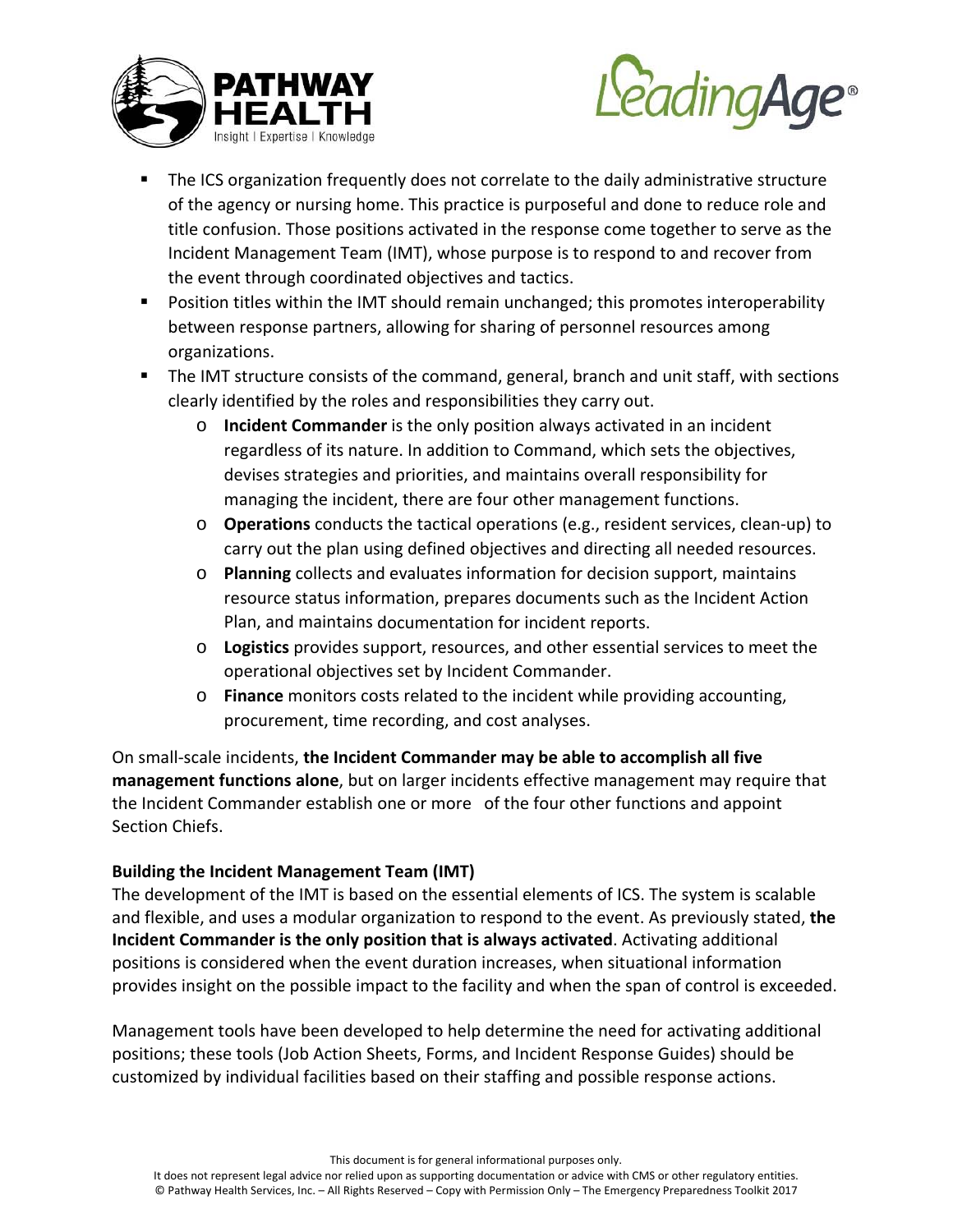



Position titles within the IMT define the role and the tasks assigned to that role. Titles identify the hierarchy within the chain of command. These titles include:

- **Commander**: there is only one commander position during the incident response, this being the Incident Commander.
- **Officers**: officers are part of the command section. In NHICS, the officer roles are the Liaison Officer, Public Information Officer, Medical Director/Specialist and Safety Officer. Each of these positions report directly to the Incident Commander.
- **Chiefs**: oversight for the section is provided by a Section Chief.
- **Directors:** branches may be activated under the sections to maintain the chain of command and provide specific duties and actions as identified by the position title. For example, within the Operations Section, there is a Resident Services Branch and an Infrastructure Branch, with oversight provided by Directors. ‐
- **Leaders**: units may be activated within a branch when there is a specialized but complex set of duties that relate to a specific assignment. The person assuming responsibility for a Unit is a Leader.

The NHICS incident management team chart illustrates how authority and responsibility is laid out during an activation of the emergency plan. In traditional Incident Command, there are five sections: Command, Operations, Planning, Logistics, and Finance. The Incident Commander Position is the only one that is always activated in an emergency and in small scale incidents, the Incident Commander may be able to accomplish all five management functions without the activation of additional positions. For large incidents, additional positions may be activated, with the overall goal to maintain the span of control and meet the needs of the facility based on the available resources. An important feature of the incident command system is its scalability. NHICS positions are assigned to personnel as indicated by the situation, and may be activated or deactivated as the incident unfolds and the needs change or become more clearly defined.

Within the Incident Management Team chart, positions are demonstrated for optimal staffing. When positions cannot be activated due to staffing, the roles and responsibilities are rolled into the highest position activated. For example, if the position of Liaison Officer cannot be activated, the tasks for that position become the responsibility of the Incident Commander.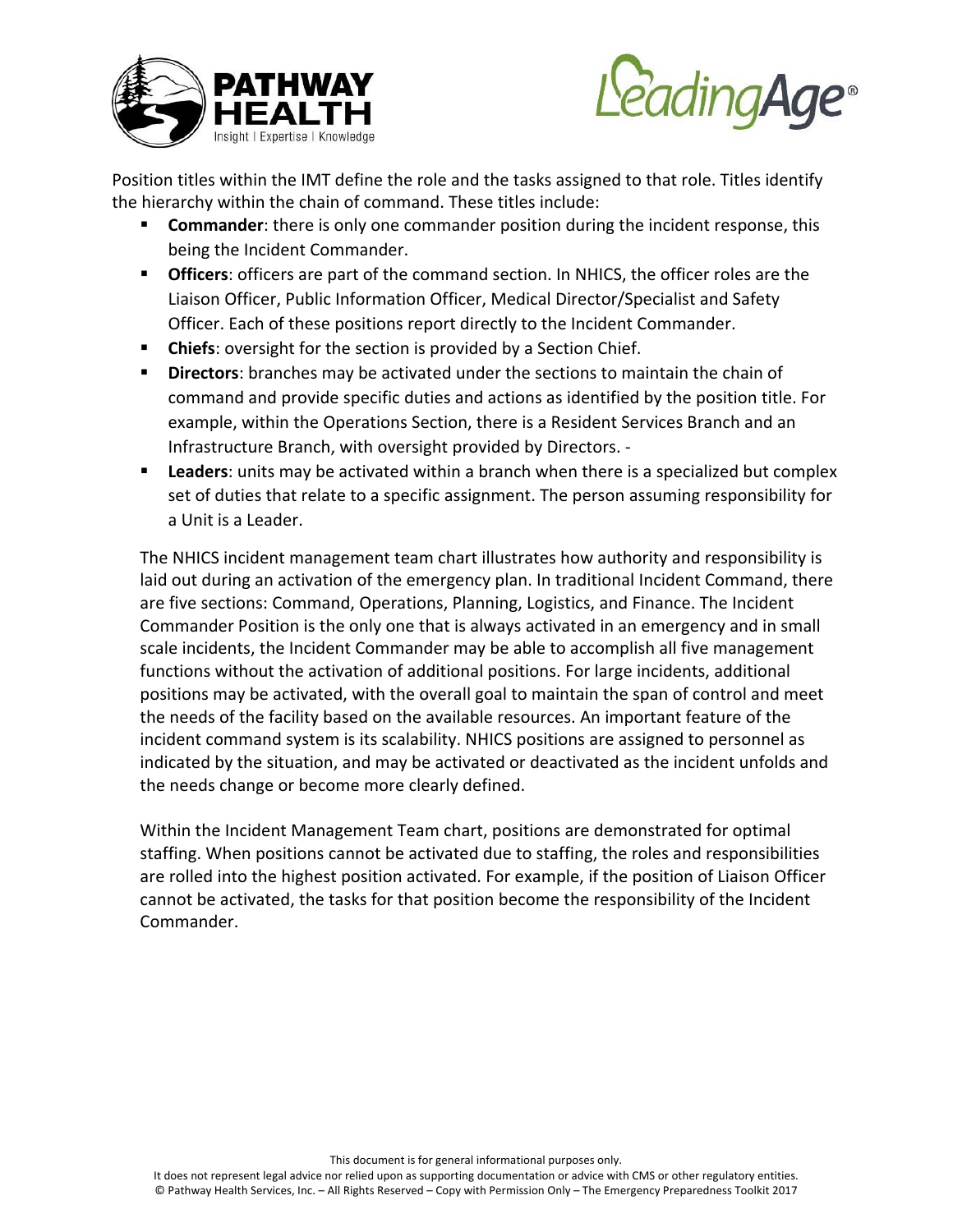





# **NHICS Incident Management Team:**

#### **Command**

The **Incident Commander** is the only position that is always activated. The Incident Commander activates and directs the response through the development of command objectives to direct the response. In many cases, the Incident Commander may be the only position that is activated. A critical responsibility of the Incident Commander is the decision to evacuate the facility. Based on the incident hazard that causes evacuation, this can be a difficult decision and is based on overall situational information, the projected impact, the threat to life and property, and the capability for safe evacuation.

The **Safety Officer** within the Command Staff is responsible for overall safety of the response actions, modifying or suspending operations if the conditions are unsafe to continue. For example, a nursing home may be forced to evacuate all or part of the facility due to an earthquake. The Safety Officer should evaluate the site where residents are moved to, ensuring that this location is free of hazards.

The **Liaison Officer** serves as the link for the nursing home with external partners. This position provides information to external response agencies such as public health authorities, emergency management officials, and other agencies as identified by the facility during planning and response.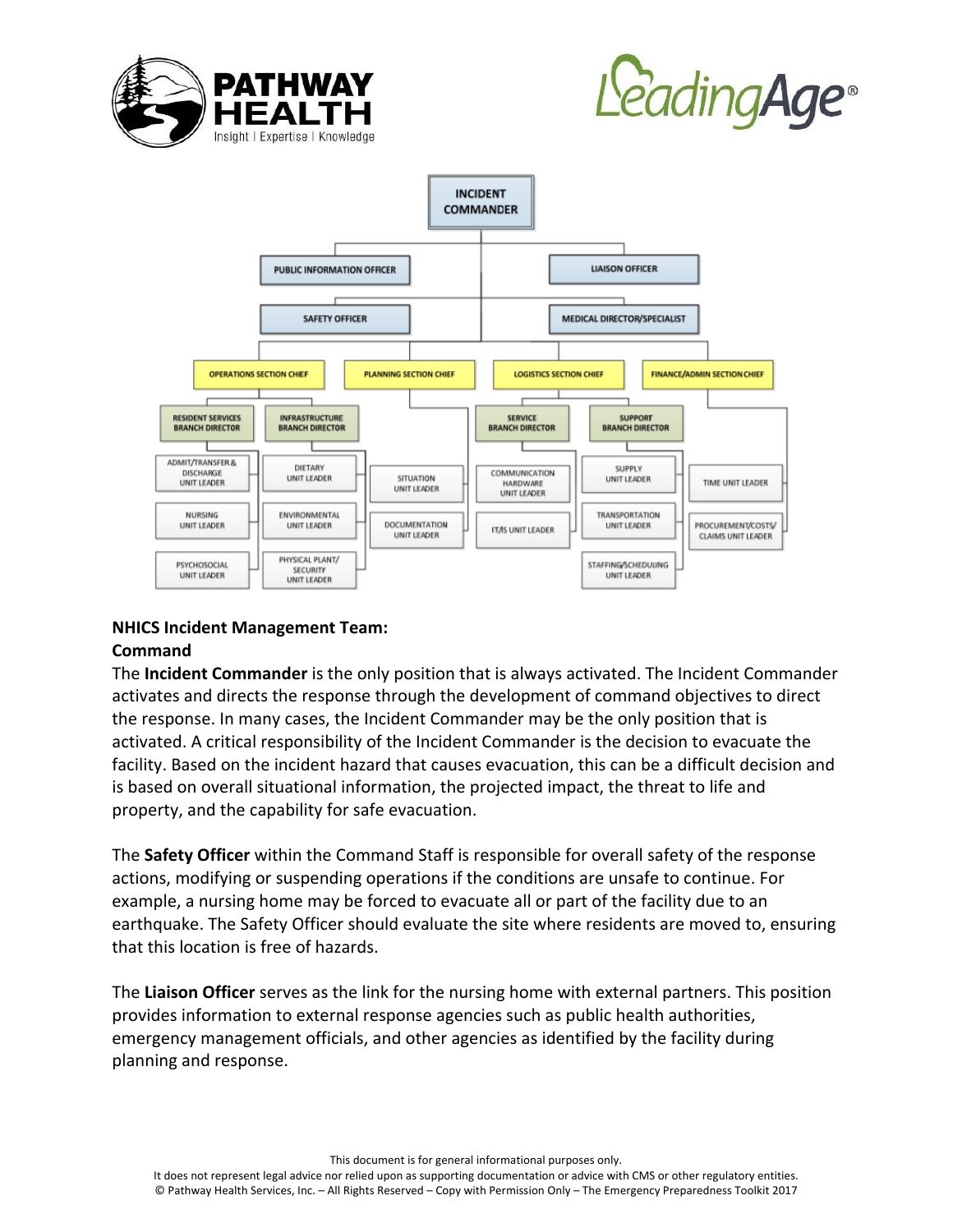



The **Medical Director/Specialist** is the person with specific expertise in clinical areas such as infectious disease, trauma management, and medical ethics who may be asked to provide the Incident Command staff with needed advice and coordination assistance. This role may be filled by persons outside of the facility but ideally will be filled by the facility's Medical Director/Specialist who has familiarity with the resident population, and the disaster plan for the facility. In the IMT illustrated above, the Medical Director/Specialist reports to the Incident Commander; however, in actual event, this specialist may work directly with operations personnel providing advice or guidance in the response activities.

# **NHICS Incident Management Team:**

# **Operations**

Many incidents that occur involve altered conditions of care for the residents. There could be environmental changes such as loss of power and/or poor air quality that will require emergency measures to protect residents from harm. There also could be injured or ill residents and staff who will require first aid and/or an environment that needs immediate cleaning or repair. These critical actions become the responsibility of the Operations Section who will be responsible for managing the tactical objectives outlined by the Incident Commander.

The **Operations Section** is considered the "doers" and consists of nine positions. Oversight of the Section is by a Chief. Additional positions include a Resident Services Branch Director, and an Infrastructure Branch Director. Under these two branches, the unit positions of Nursing, Psychosocial, Admit/Transfer & Discharge, Dietary, Environmental, and Physical Plant/Security may be activated depending on the situation.

The **Operations Section Chief** oversees all tactical operations carried out within the response. He/she will activate the additional positions based on the needs of the event, as well as the availability of qualified personnel to fill the positions. Remember that if a position is needed but there is insufficient staffing to fill that position, the functions of that position are assumed by the highest position activated in that section.

The **Resident Services Branch Director** is responsible for the continuation of resident services as well as the provision of care to residents, staff and visitors who are injured or become ill due to the incident. The Resident Services Branch Director may assign staff to ensure continuation of resident services, including rehabilitation and vocational services as provided by the facility. The Resident Services Branch Director must also ensure that residents are accounted for and tracked, and that services needed to sustain operations are identified and provided.

The **Infrastructure Branch Director** is responsible for the continuation of those services that support the care in the facility including dietary, housekeeping, power, lighting, water, sewage, and other essential services. The Infrastructure Branch Director may also be required to assess the structural soundness of the facility in the event of an assault on the building such as from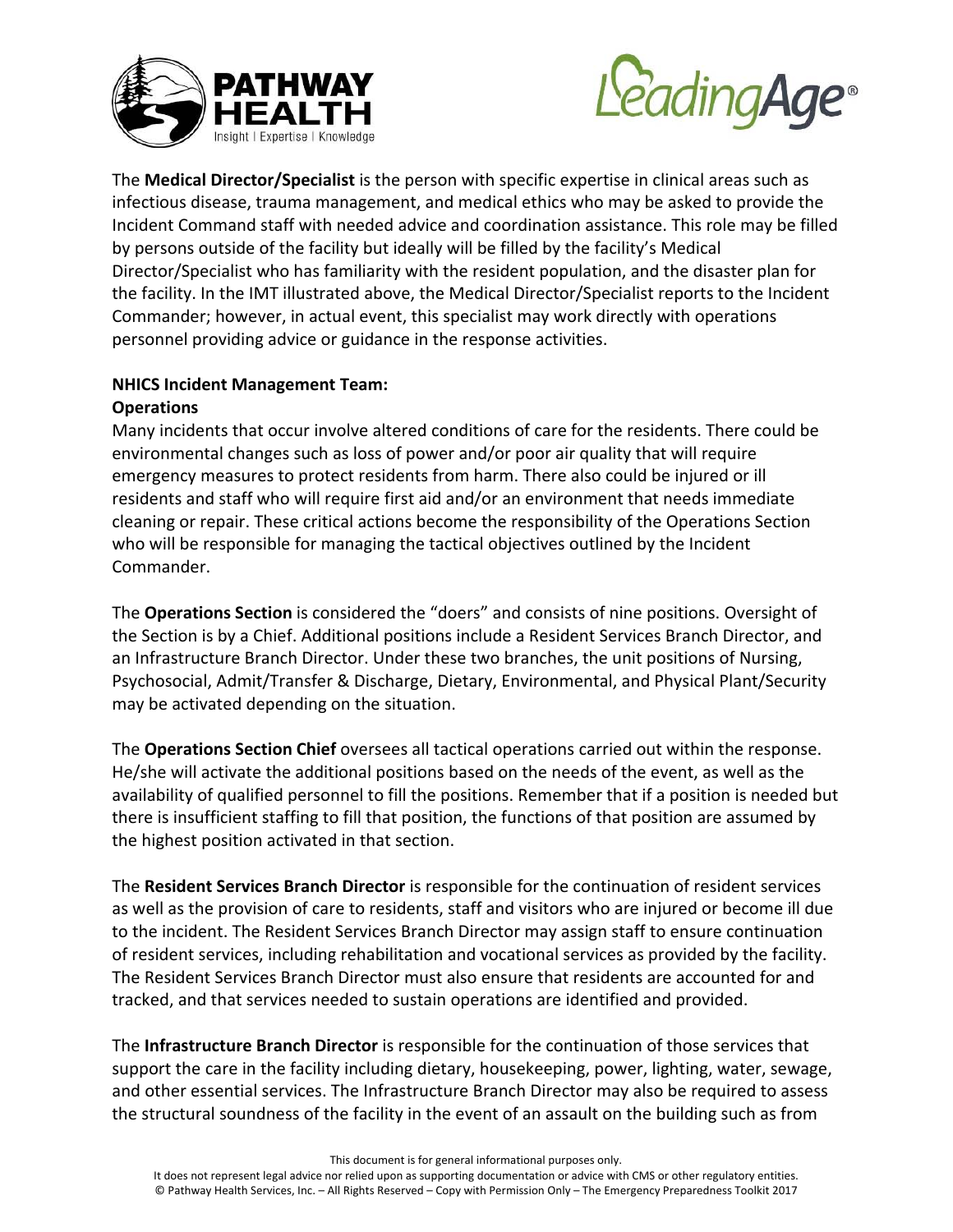



an earthquake, tornado, or fire, and then advise the Operations Section Chief on the capacity of the structure to sustain occupancy.

The **Physical Plant/Security Unit Leader** under the Infrastructure Branch is responsible for ensuring that the nursing home and the surrounding grounds are secure during the response. This may include traffic control as well as lock‐ down of the facility due to security threats, structural damage or infectious disease outbreaks. Planning should address the use of facility personnel to perform this role but also the integration of local law enforcement and/or private security firms if needed.

Within these established positions in the IMT, staff in day-to-day positions may continue their tasks and actions, reporting their status to the applicable branches. For example: the facility housekeeper(s) may report observed damages after an earthquake to the Infrastructure Branch Director. Those personnel who provide resident services, such as physical or occupational therapy, may report their status to the Resident Services Branch Director.

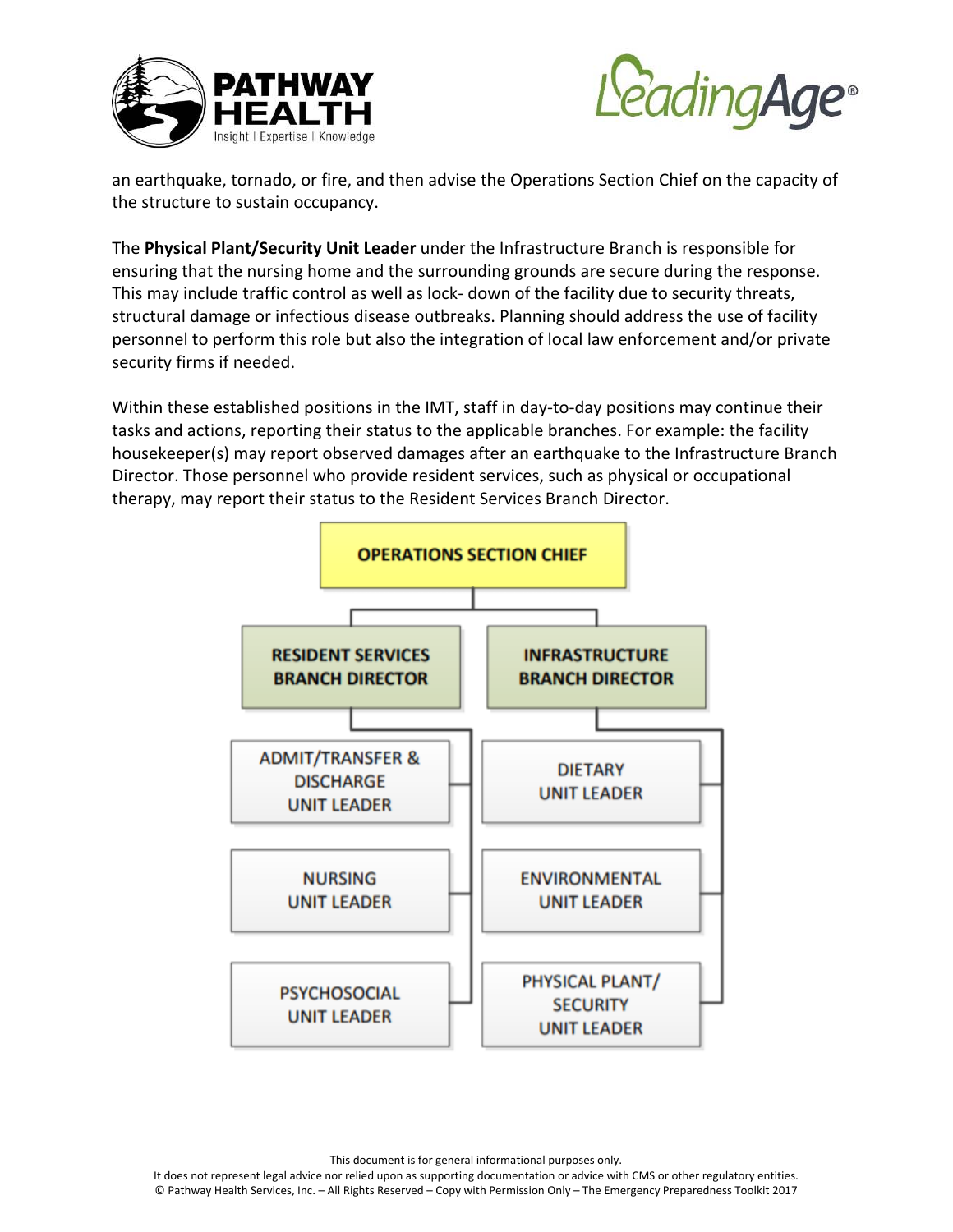



## **NHICS Incident Management Team: Logistics**

The Logistics Section is considered the "getters" for the response. Logistics provides the necessary services and support to sustain operations during the emergency response. This section identifies and inventories current resources including supplies, equipment, and personnel, and obtains those additional items needed to support operations.

The **Logistics Section Chief** oversees the provision of services and support to sustain current operations and the operational response to the incident. It consists of eight positions including the Chief, the Service and Support Branch Directors, and the Communication/Hardware, IT/IS, Supply, Staffing/Scheduling, and Transportation Units. This section's responsibilities include personnel/manpower, supplies, equipment, pharmaceuticals, and vehicles. The Logistics Section works closely with the Operations Section, responding to supply requests and their acquisition based on the needs of the response. During pre‐event planning, a staging area (or areas) should be established and identified in the Emergency Operations Plan (EOP). The staging area will be a central location, large enough to allow for the collection of personnel, vehicles, and equipment/supplies needed in the response. The Logistics Section Chief, with the assistance of the Support Branch Director provides oversight and direction at the staging area(s), maintaining an inventory of those supplies.

There are two branches within the Logistics Section: Service and Support.

- The **Service Branch** will ensure the preservation of those essential services; of communications and information technology. Under the Service Branch Director, the Communications and IT/IS Unit Leaders may be activated to assist with this function.
- The **Support Branch** organizes and maintains the facility's supplies, equipment, transportation and labor pool in support of the residents, staff, and staff dependents in accordance with facility policy. The Support Branch must also account for those resources used and requested for operations. Under the Support Branch Director, the Supply, Staffing/Scheduling, and Transportation Unit Leaders may be activated to assist with this function.

Pre‐incident planning should identify critical items that may be needed for various responses based on annual completion of a Hazard Vulnerability Analysis. The on‐hand inventory documentation should be kept current and readily available for use when needed. During a response, needed items that are not "in-house" may be obtained from off the shelf stores or through standard ordering procedures, emergency procurement contracts, mutual aid agreements between facilities, corporate support, and/or requests to the local Emergency Operations Center – Emergency Support Function.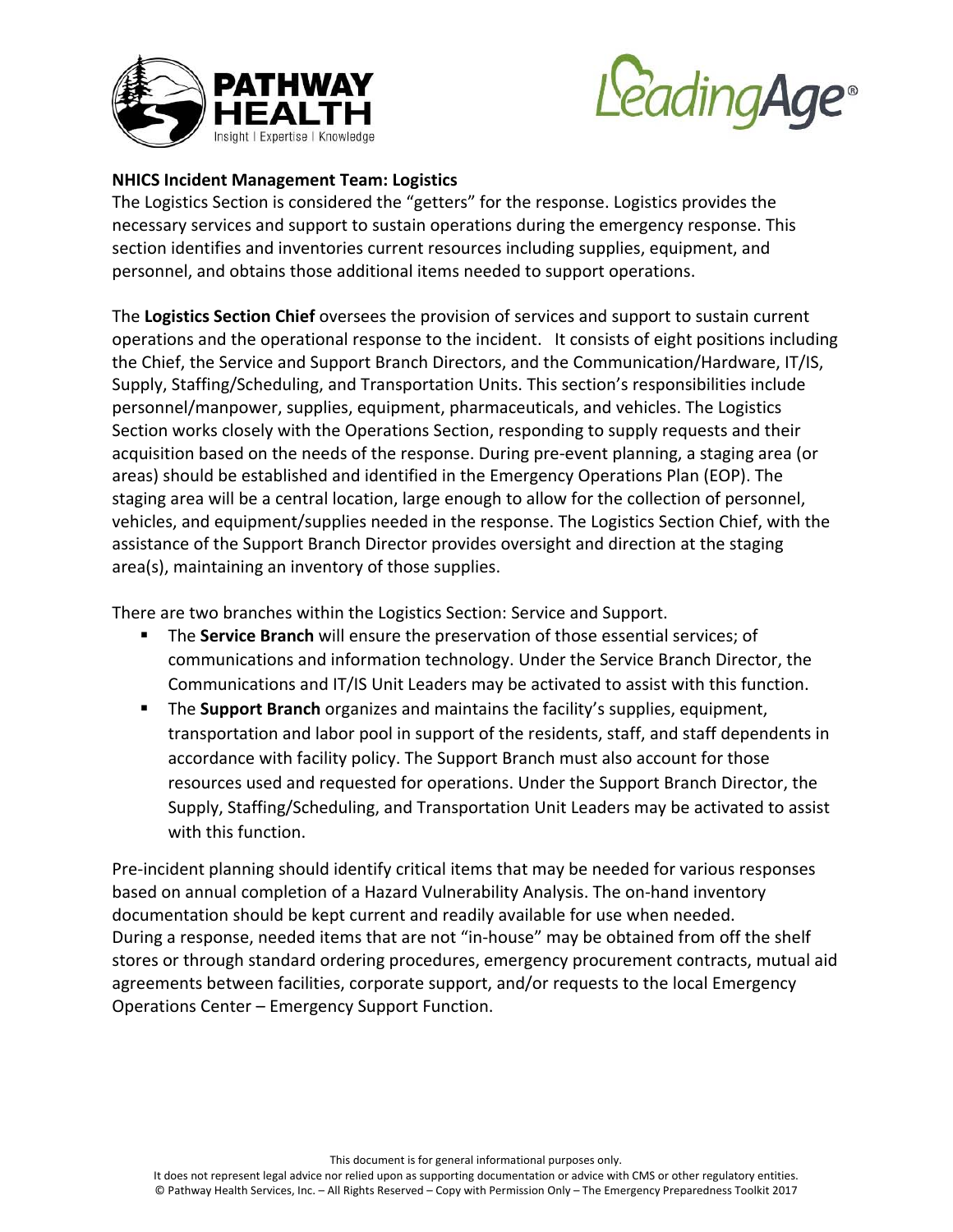





# **NHICS Incident Management Team: Planning**

When sufficient staff are available, and when the impact of the event is sustained, the Planning Section or "thinkers" may be activated. The role of the **Planning Section** within the NHICS Incident Management Team is to gather and validate information from both internal and external sources. The Planning Section must also gather, analyze, and track situational response data, providing up‐to‐date and accurate information regarding residents, staff, supplies, and equipment and other resources, and projecting the ability to sustain operations based on the current and future status. This section consists of three positions.

The **Planning Section Chief** oversees the section and determines the need for activation of the Situation Unit and Documentation Unit. As outlined in NIMS, the Planning Section will "collect, evaluate, and disseminate incident situation information and intelligence to Incident Command." They will also be responsible for preparing status reports, displaying various types of information, and developing the Incident Action Plan (IAP). The effectiveness of the Planning Section has a direct impact on the availability of information needed for the critical, strategic decision‐making done by the Incident Commander and the other General Staff positions.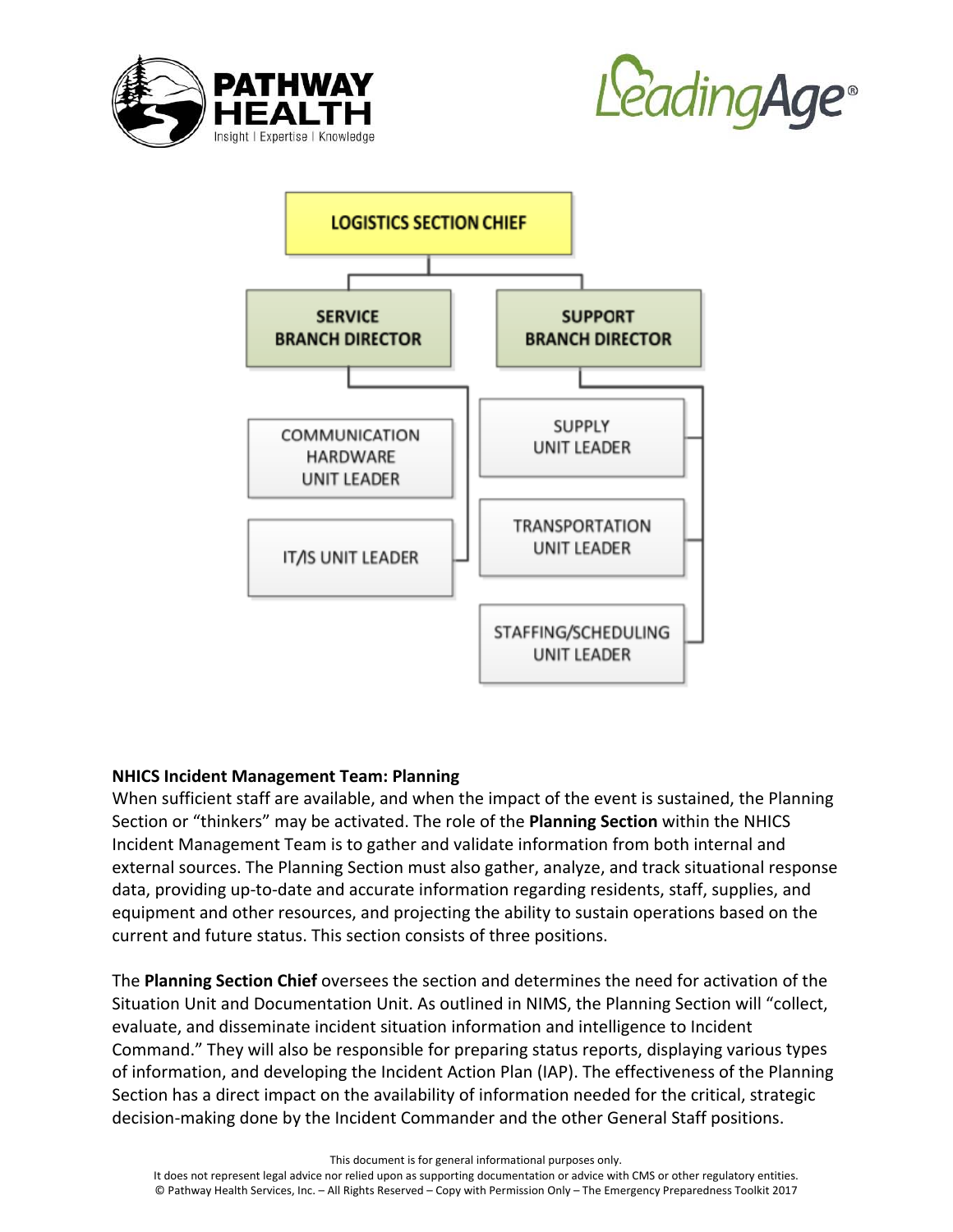



The **Situation Unit Leader** will be responsible for writing and maintaining incident updates based on internal and external events, including those related to patient tracking and bed tracking. The status of supplies and equipment, both those available and in use for the response will be tracked by the Situation Unit Leader.

Multiple types of information should be documented during an incident. This information may originate from the incident scene, in one of the nursing home's operating service areas, or from the (facility) Command Center. The Planning Section will take the lead in coordinating documentation efforts.

The role of the **Documentation Unit Leader** is to work with other members of the incident management team to document the incident. They also are responsible for archiving the documents created during the response. Multiple methods of documentation will likely be used during an incident. Written documentation will be the primary method of information recording. Each Incident Management Team position is tasked with maintaining their own log of issues, actions, and outcomes.



#### **NHICS Incident Management Team: Finance/Administration**

The **Finance/Administration Section Chief** oversees the costs and expenditures incurred by the response actions, including the purchasing of supplies and equipment. The Finance/Administration Section must also account for lost revenue associated with the response and recovery and ensure thorough investigation and documentation of incident‐ related claims. Additionally, the Finance/Administration Section Chief must assist in the screening of volunteers who will be assigned to duties during the response. This section consists of three positions.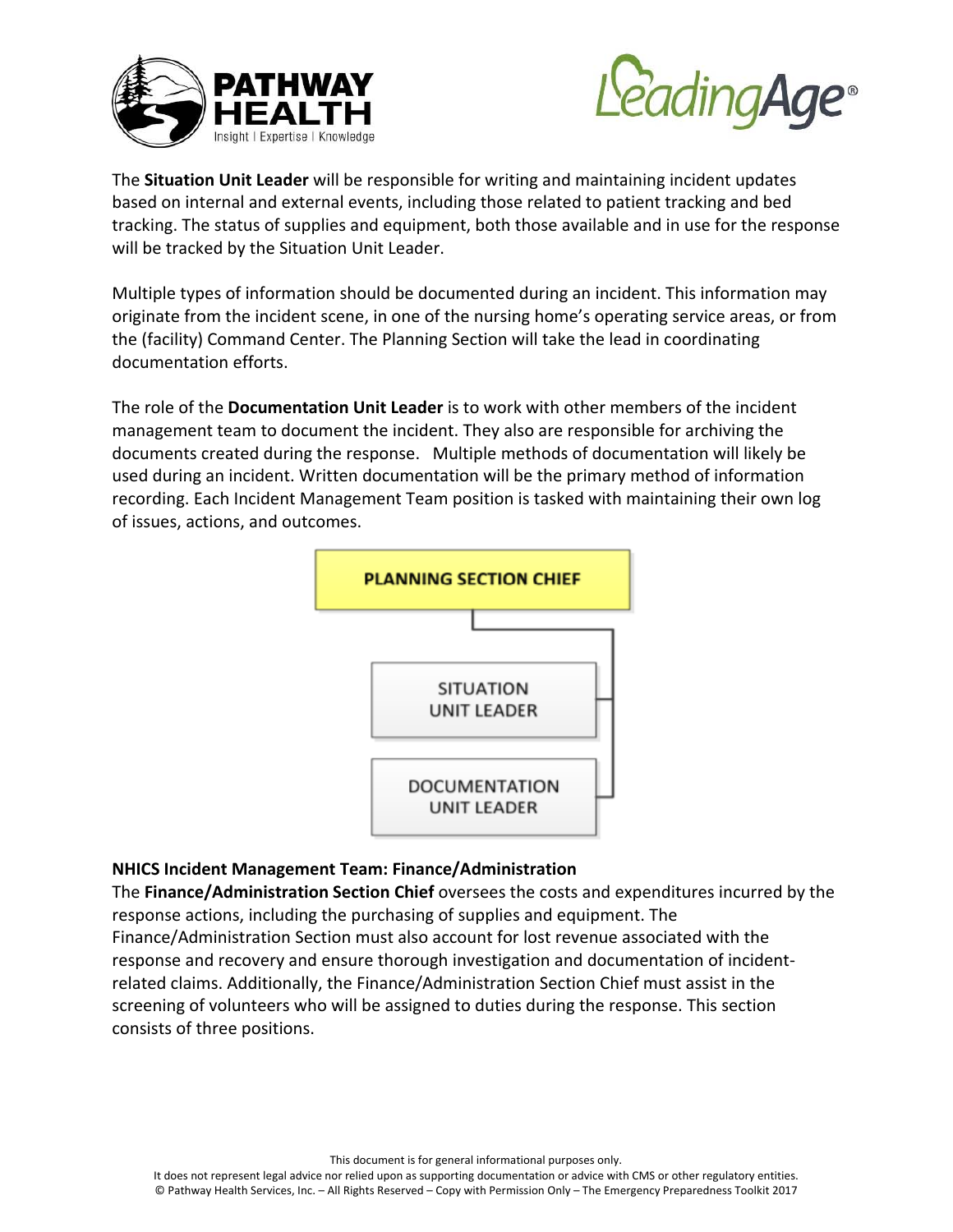



| <b>FINANCE/ADMIN SECTION CHIEF</b> |                                                 |  |
|------------------------------------|-------------------------------------------------|--|
|                                    |                                                 |  |
|                                    | <b>TIME UNIT LEADER</b>                         |  |
|                                    | PROCUREMENT/COSTS/<br><b>CLAIMS UNIT LEADER</b> |  |

The **Time Unit Leader** ensures that all staff and volunteers who are utilized in the response efforts account for their hours and assists with the screening of volunteers or newly recruited staff if possible before they are assigned to any resident areas.

The **Procurement/Claims/Costs Unit Leader** works closely with the Logistics Section to obtain those supplies and equipment needed for the response. The costs of items procured in the response will be documented, with projections for ongoing costs that may be incurred in the response and recovery phases. The position is also responsible for coordinating all claims and compensations related to response and recovery efforts. These may include insurance and government claims related to the response as well as compensation claims related to employee, visitor, or resident injury or illness.

#### **Position Crosswalk**

To further explain the roles within the IMT, suggested nursing home positions that may fill the IMT roles have been identified. The identification of traditional nursing home positions to fill the IMT roles provides a source of discussion in the planning stage. A key step in this process is to review the roles and responsibilities of the position and to identify the most skilled person to fill the role.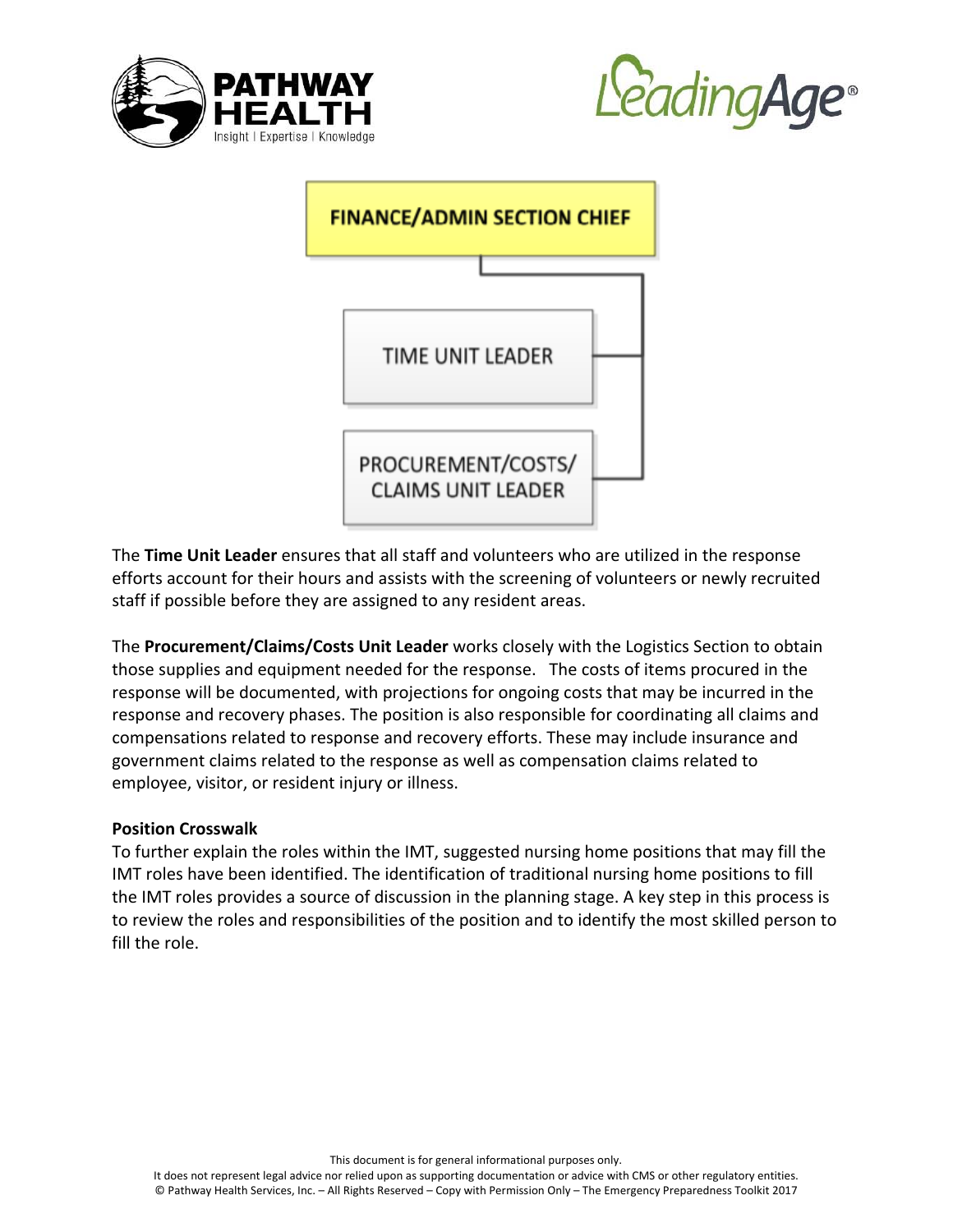



The following chart is a list of *suggested* persons to fill the IMT roles.

| <b>Suggested Persons to fill the Incident Management Team Roles</b> |                                               |  |  |
|---------------------------------------------------------------------|-----------------------------------------------|--|--|
| <b>Nursing Home Incident</b><br><b>Command System Position</b>      | <b>Nursing Home Position</b>                  |  |  |
| <b>Incident Commander</b>                                           | Administrator                                 |  |  |
| <b>Medical Director/Specialist</b>                                  | Medical Director/Nurse Consultant             |  |  |
| <b>Public Information Officer</b>                                   | Media Relations/Administrator                 |  |  |
| Liaison Officer                                                     | <b>Assistant Administrator</b>                |  |  |
| Safety Officer                                                      | Maintenance                                   |  |  |
| <b>Operations Section Chief</b>                                     | <b>Director of Nursing</b>                    |  |  |
| <b>Resident Services Branch Director</b>                            | Director of Staff Development                 |  |  |
| <b>Nursing Unit Leader</b>                                          | <b>Charge Nurse</b>                           |  |  |
| Psychosocial Unit Leader                                            | Social Worker/Activities Director             |  |  |
| Admit/Transfer/Discharge Unit Leader                                | Charge Nurse or Rehab Director                |  |  |
| Infrastructure Branch Director                                      | Housekeeping Supervisor                       |  |  |
| Dietary Unit Leader                                                 | Cook                                          |  |  |
| <b>Environmental Unit</b>                                           | Housekeeper                                   |  |  |
| Physical Plant/Security Unit Leader                                 | Maintenance                                   |  |  |
| <b>Planning Section Chief</b>                                       | <b>Assistant/Associate Administrator</b>      |  |  |
| <b>Situation Unit Leader</b>                                        | <b>Admissions Director</b>                    |  |  |
| <b>Documentation Unit Leader</b>                                    | <b>Medical Records Staff</b>                  |  |  |
| <b>Logistics Section Chief</b>                                      | Assistant/Associate Administrator/Director of |  |  |
|                                                                     | <b>Dietary Services</b>                       |  |  |
| Service Branch Director                                             | <b>Accounts Manager</b>                       |  |  |
| <b>Communication Hardware Unit Leader</b>                           | Maintenance Staff/Rehab Director              |  |  |
| IT/IS Unit Leader                                                   | <b>Business Office Staff</b>                  |  |  |
| <b>Support Branch Director</b>                                      | <b>Director of Social Services</b>            |  |  |
| Supply Unit Leader                                                  | Central Supply or Housekeeping                |  |  |
| Staffing/Scheduling Unit Leader                                     | <b>Staffing Coordinator or Lead CNA</b>       |  |  |
| <b>Transportation Unit Leader</b>                                   | Maintenance or Activity Staff                 |  |  |
| <b>Finance/Administration Section Chief</b>                         | <b>Business/Finance Director</b>              |  |  |
| <b>Time Unit Leader</b>                                             | Payroll/Biller                                |  |  |
| Procurement/Costs/Claims Unit Leader                                | Risk Manager/Quality Manager                  |  |  |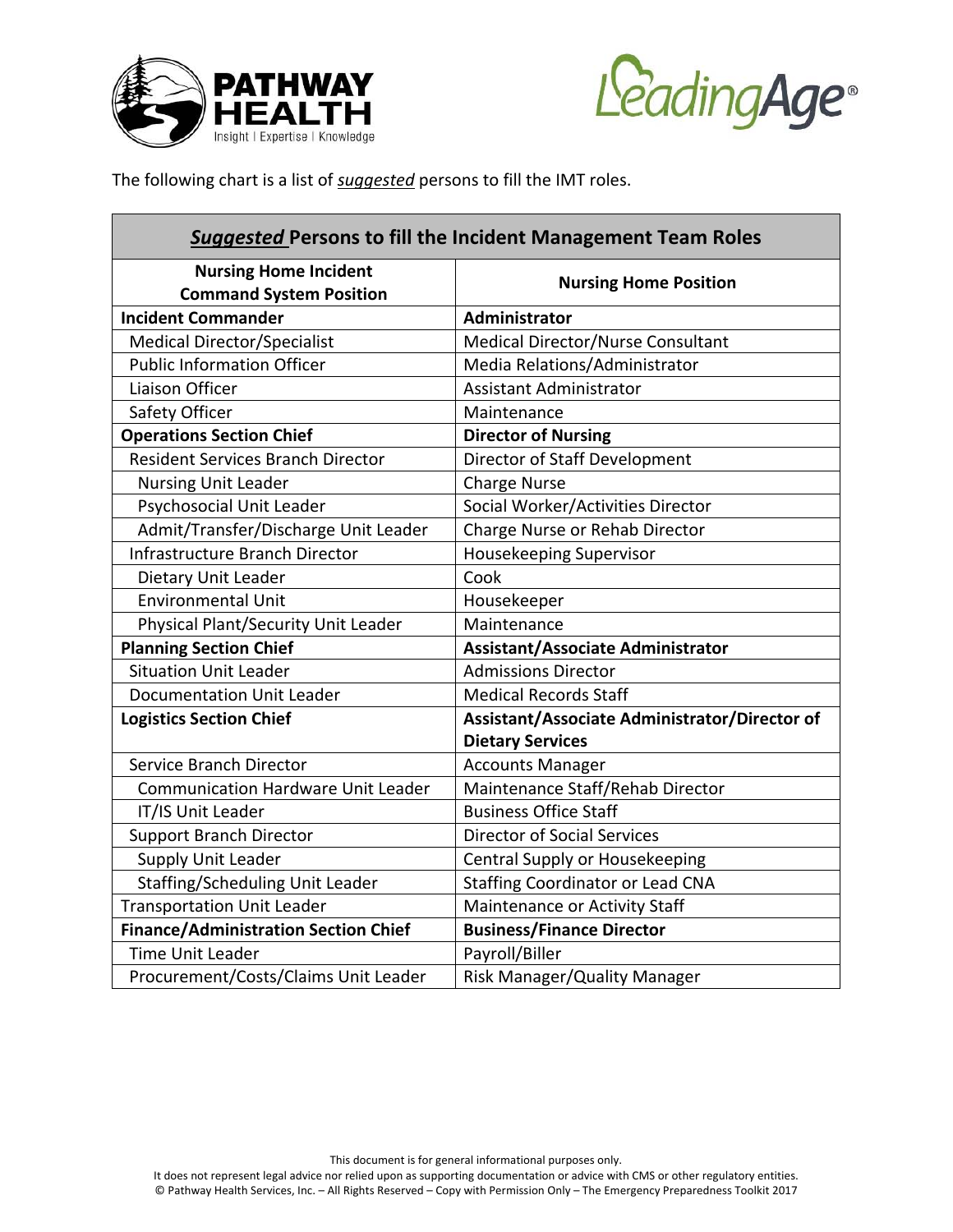



## **Adapting the IMT to Large and Small Facilities**

In the planning stages, nursing home administrators and managers should determine the availability of on‐site staff to fill IMT positions. This should include identification of staff on all shifts; those persons readily available to fill positions during the day may not be immediately available during the night or on weekends. The IMT chart should be kept current and accessible.

For smaller facilities or during off hours for any facility, it may be necessary for administrators/managers who are working and still on‐site to initially assume multiple roles until additional personnel arrive.

The use of NHICS and common training conducted by all of the nursing homes in a community will help to insure that these facilities can help one another, especially when the problem is isolated to one facility. Those not impacted may be able to share IMT trained personnel as well as other equipment and supplies.

#### **Job Action Sheets**

Job Action Sheets are generic forms used in all response and recovery efforts. Each Job Action Sheet (JAS) identifies the position by title followed by a mission statement that reinforces the roles and responsibilities assigned to that position.

An information box is found at the top of each JAS, allowing for documentation of the position assignment and key response information, including location and contact data.

The Job Action Sheet provides a chronological list of tasks to consider in the response. This serves not only as a response guide but also as a documentation tool. The design allows for recording what action was taken, by whom, the time, and other pertinent details

On the JAS for Command and General (Section Chiefs) staff, actions are grouped into four separate time periods:

Immediate 0‐2 hours Intermediate 2‐12 hours Extended Beyond 12 hours Demobilization/System Recovery

On the JAS for Branch and Unit staff, the actions are grouped into two separate time periods: Immediate 0‐2 Hours On‐Going Ongoing until told to resume normal duties

The JAS also includes a list of job tools: those additional items that will facilitate the response. These may include copies of specific forms, communication tools such as radios, and response‐ generated paperwork. As with other sections of the JAS, this area may be revised to include those response tools that will aid the person assigned to the position.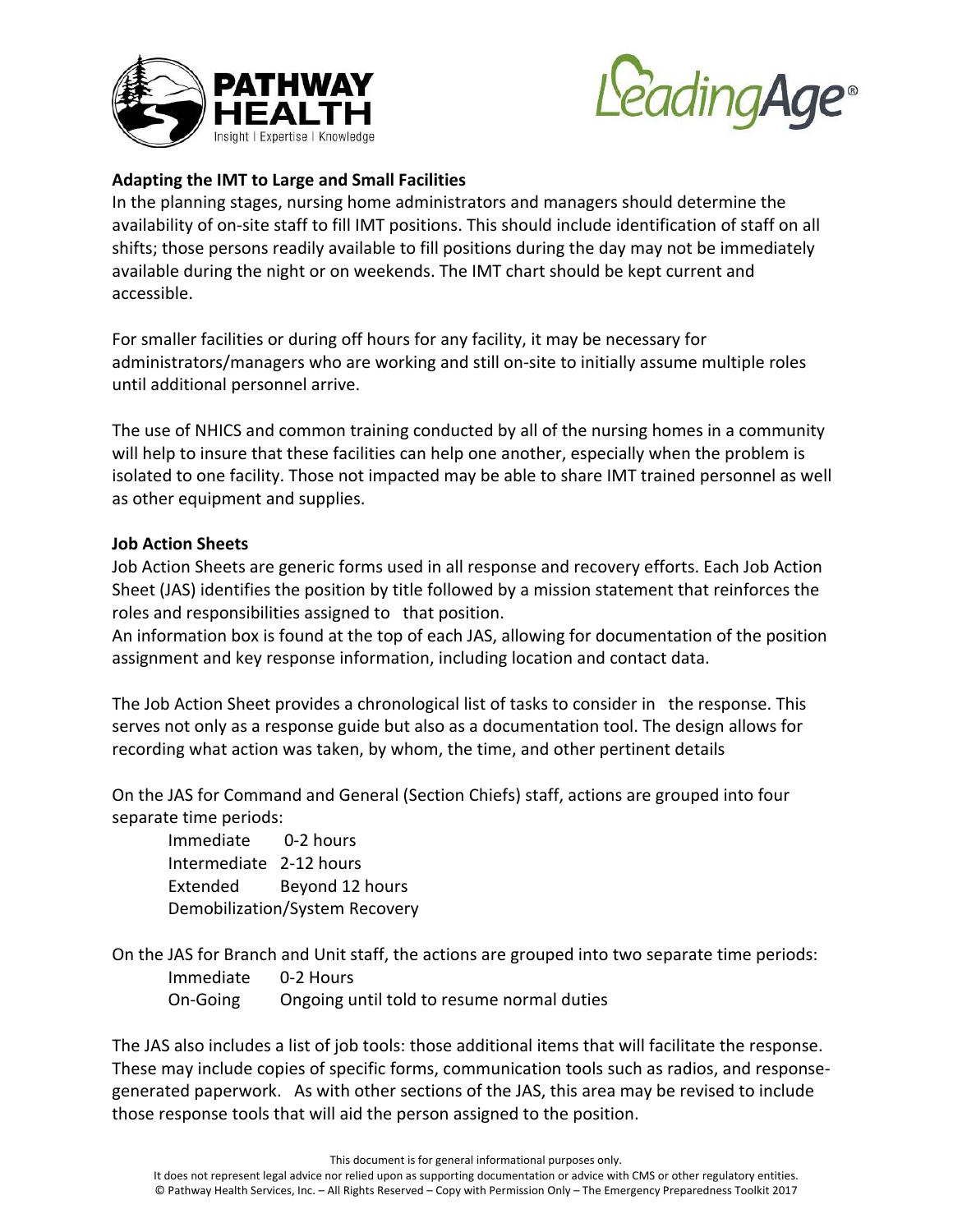



The Job Action Sheet should be customized to the individual nursing home. This can be done in the planning stage, allowing qualified persons who are identified to fill the positions to review the tasks, recommending changes to better explain the actions and incorporate additional tasks specific to the facility. In the after-action phase, the Job Action Sheets should be reviewed, noting if tasks were completed, the time of completion, and any additional actions undertaken not currently on the JAS. This will allow for revision of the JAS with the resulting enhancement and customization of the guide. Job Action Sheets for all positions identified on the IMT have been developed.

A sample Incident Commander Job Action Sheet is on the following pages. Download a copy of this and other command job action sheets at

http://www.emsa.ca.gov/hospital\_incident\_command\_system\_job\_action\_sheets\_2014\_Com mand.

#### **SAMPLE**

**Mission:** Organize and direct the Hospital Command Center (HCC). Give overall strategic direction for hospital incident management and support activities, including emergency response and recovery. Approve the Incident Action Plan (IAP) for each operational period.

| Position Reports to: Executive Administration | Command Location: |                  |
|-----------------------------------------------|-------------------|------------------|
| Position Contact Information: Phone: ()       | Radio Channel:    |                  |
| Hospital Command Center (HCC): Phone: () -    | Fax: (            |                  |
| Position Assigned to:                         | Date:             | Start: :<br>hrs. |
| Signature:                                    | Initials:         | End: :<br>hrs.   |
| Position Assigned to:                         | Date:             | Start: :<br>hrs. |
| Signature:                                    | Initials:         | End: :<br>hrs.   |
| Position Assigned to:                         | Date:             | Start: :<br>hrs. |
| Signature:                                    | Initials:         | End: :<br>hrs.   |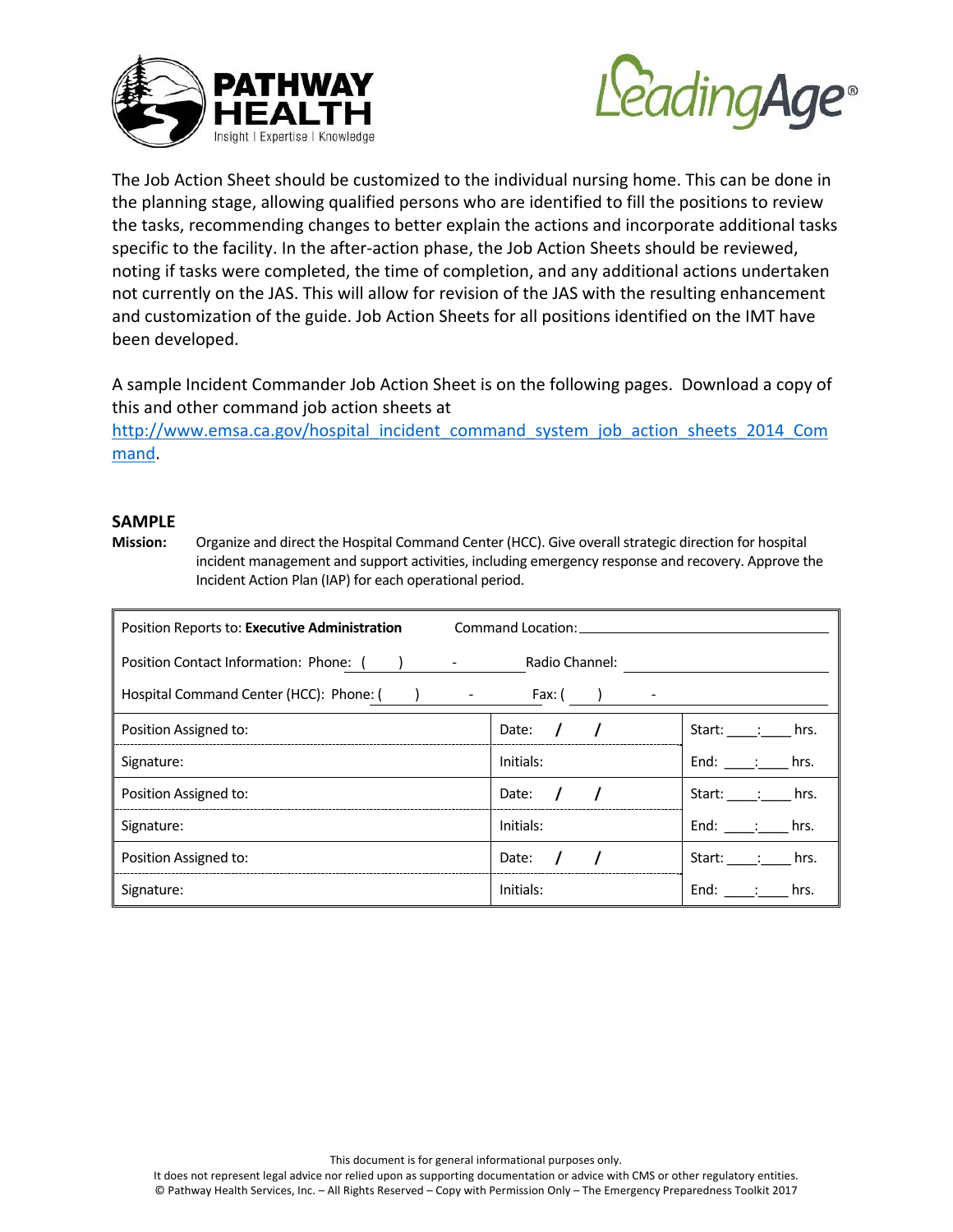



| Immediate Response (0 - 2 hours)                                                                                                                                                                                                                                                                                                                                                                                                                                                                                                                                                                                                                                                                                                                                                                                                                                                                                                                                                                                                                                                                                                                                                                                                                                                                                                                                                                                                                                                                     | <b>Time</b> | <b>Initial</b> |
|------------------------------------------------------------------------------------------------------------------------------------------------------------------------------------------------------------------------------------------------------------------------------------------------------------------------------------------------------------------------------------------------------------------------------------------------------------------------------------------------------------------------------------------------------------------------------------------------------------------------------------------------------------------------------------------------------------------------------------------------------------------------------------------------------------------------------------------------------------------------------------------------------------------------------------------------------------------------------------------------------------------------------------------------------------------------------------------------------------------------------------------------------------------------------------------------------------------------------------------------------------------------------------------------------------------------------------------------------------------------------------------------------------------------------------------------------------------------------------------------------|-------------|----------------|
| <b>Receive appointment</b><br>Gather intelligence, information and likely impact from the sources providing event<br>notification<br>Assume the role of Incident Commander and activate the Hospital Incident Command<br>System (HICS)<br>Review this Job Action Sheet<br>$\bullet$<br>Put on position identification (e.g., position vest)<br>Notify your usual supervisor and the Hospital Chief Executive Officer (CEO) of the incident,<br>$\bullet$<br>activation of the Hospital Command Center (HCC), and your assignment                                                                                                                                                                                                                                                                                                                                                                                                                                                                                                                                                                                                                                                                                                                                                                                                                                                                                                                                                                     |             |                |
| Assess the operational situation<br>Activate the Hospital Emergency Operations Plan (EOP) and applicable Incident Specific<br>Plans or Annexes<br>Brief Command Staff on objectives and issues, including:<br>Size and complexity of the incident<br>O<br>Expectations<br>O<br>Involvement of outside agencies, stakeholders, and organizations<br>$\circ$<br>The situation, incident activities, and any special concerns<br>O<br>Seek feedback and further information<br>$\bullet$                                                                                                                                                                                                                                                                                                                                                                                                                                                                                                                                                                                                                                                                                                                                                                                                                                                                                                                                                                                                                |             |                |
| Determine the incident objectives, tactics, and assignments<br>Determine incident objectives for the operational period<br>Determine which Command Staff need to be activated:<br>$\bullet$<br>Safety Officer<br>O<br>Liaison Officer<br>$\circ$<br><b>Public Information Officer</b><br>$\circ$<br>Determine the impact on affected departments and gather additional information from<br>٠<br>the Liaison Officer<br>Appoint a Planning Section Chief to develop an Incident Action Plan (IAP)<br>٠<br>Appoint an Operations Section Chief to provide support and direction to affected areas<br>$\bullet$<br>Appoint a Logistics Section Chief to provide support and direction to affected areas<br>$\bullet$<br>Appoint a Finance Section Chief to provide support and direction to affected areas<br>$\bullet$<br>Determine the need for, and appropriately appoint or ensure appointment of Medical-<br>$\bullet$<br><b>Technical Specialists</b><br>Make assignments and distribute corresponding Job Action Sheets and position<br>٠<br>identification<br>Ensure hospital and key staff are notified of the activation of the Hospital Command<br>Center (HCC)<br>Identify the operational period and any planned Hospital Incident Management Team<br>(HIMT) staff shift changes<br>Conduct a meeting with HIMT staff to receive status reports from Section Chiefs and<br>Command Staff to determine appropriate response and recovery levels, then set the time<br>for the next briefing |             |                |
| <b>Activities</b><br>Ensure all activated positions are documented in the Incident Action Plan (IAP) and on<br>status boards<br>Obtain current patient census and status from the Planning Section Chief                                                                                                                                                                                                                                                                                                                                                                                                                                                                                                                                                                                                                                                                                                                                                                                                                                                                                                                                                                                                                                                                                                                                                                                                                                                                                             |             |                |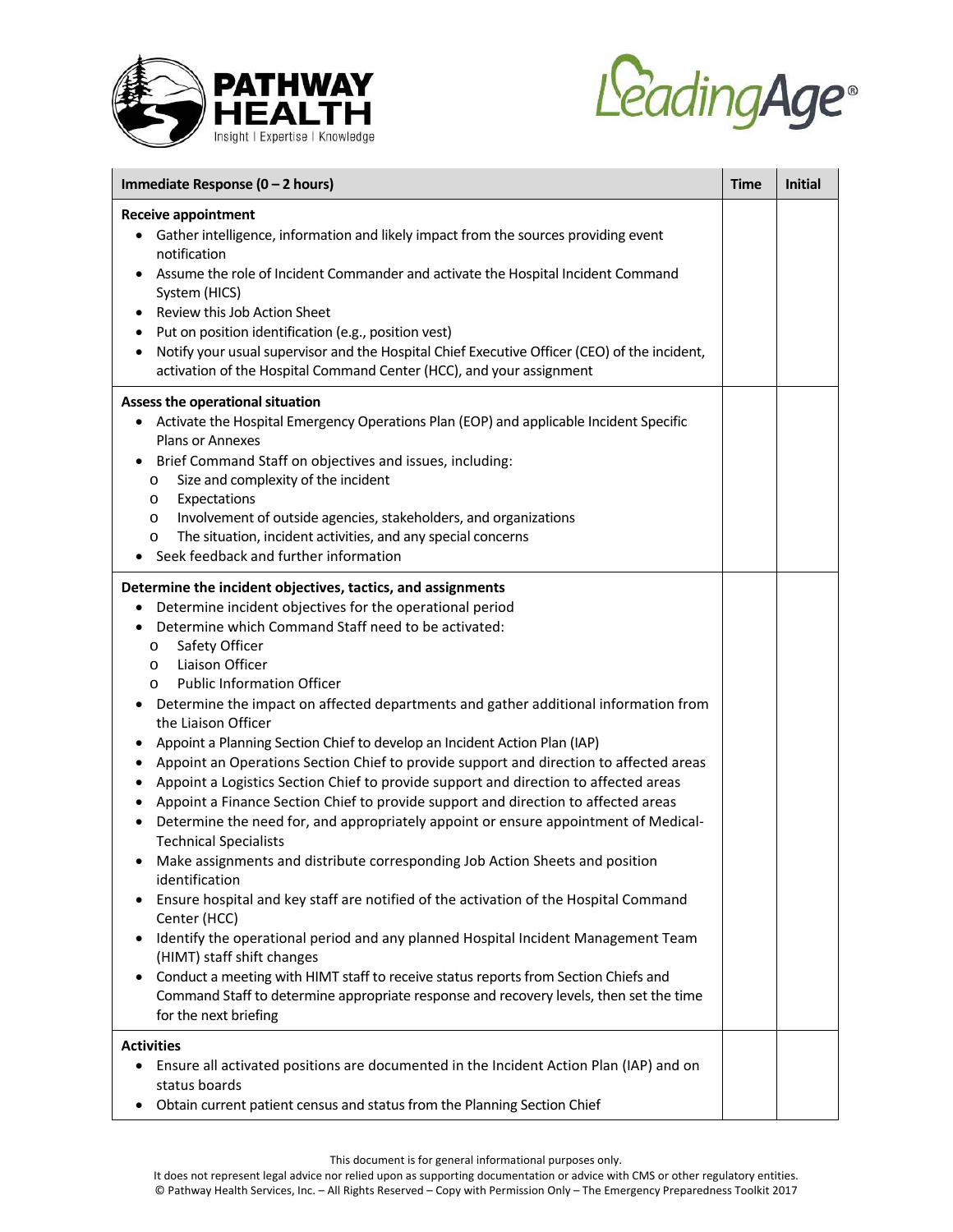



| Immediate Response (0 - 2 hours)                                                                                                                                                                                                                                                                                                                                                                                                                                                                                                                                                                                                                                                                                                                                          |  | <b>Initial</b> |
|---------------------------------------------------------------------------------------------------------------------------------------------------------------------------------------------------------------------------------------------------------------------------------------------------------------------------------------------------------------------------------------------------------------------------------------------------------------------------------------------------------------------------------------------------------------------------------------------------------------------------------------------------------------------------------------------------------------------------------------------------------------------------|--|----------------|
| Determine the need to activate surge plans based on current patient status and injury<br>projections<br>If additional beds are needed, authorize a patient prioritization assessment for the<br>purposes of designating appropriate early discharge<br>If applicable, receive an initial hospital damage survey report from the Operations Section<br>$\bullet$<br>Infrastructure Branch and evaluate the need for evacuation                                                                                                                                                                                                                                                                                                                                             |  |                |
| <b>Documentation</b><br>Incident Action Plan (IAP) Quick Start<br>٠<br>HICS 200: Consider whether to use the Incident Action plan (IAP) Cover Sheet<br>٠<br>HICS 201: Initiate the Incident Briefing form<br>$\bullet$<br>HICS 204: Assign or complete the Assignment List as appropriate<br>٠<br>HICS 207: Assign or complete the Hospital Incident Management Team (HIMT) Chart<br>٠<br>for assigned positions<br>HICS 213: Document all communications on a General Message Form<br>HICS 214: Document all key activities, actions, and decisions in an Activity Log on a<br>٠<br>continual basis<br>HICS 252: Distribute the Section Personnel Time Sheet to Command and Medical-Technical<br>$\bullet$<br>Specialist Staff and ensure time is recorded appropriately |  |                |
| <b>Resources</b><br>Assign one or more clerical personnel from current staffing or make a request for staff to<br>$\bullet$<br>the Logistics Section Chief, if activated, to function as Hospital Command Center (HCC)<br>recorders                                                                                                                                                                                                                                                                                                                                                                                                                                                                                                                                       |  |                |
| Communication<br>Hospital to complete: Insert communications technology, instructions for use and protocols for<br>interface with external partners                                                                                                                                                                                                                                                                                                                                                                                                                                                                                                                                                                                                                       |  |                |
| Safety and security<br>Ensure that appropriate safety measures and risk reduction activities are initiated<br>Ensure that HICS 215A - Incident Action Plan Safety Analysis is completed and distributed<br>Ensure that a hospital damage survey is completed if the incident warrants<br>$\bullet$                                                                                                                                                                                                                                                                                                                                                                                                                                                                        |  |                |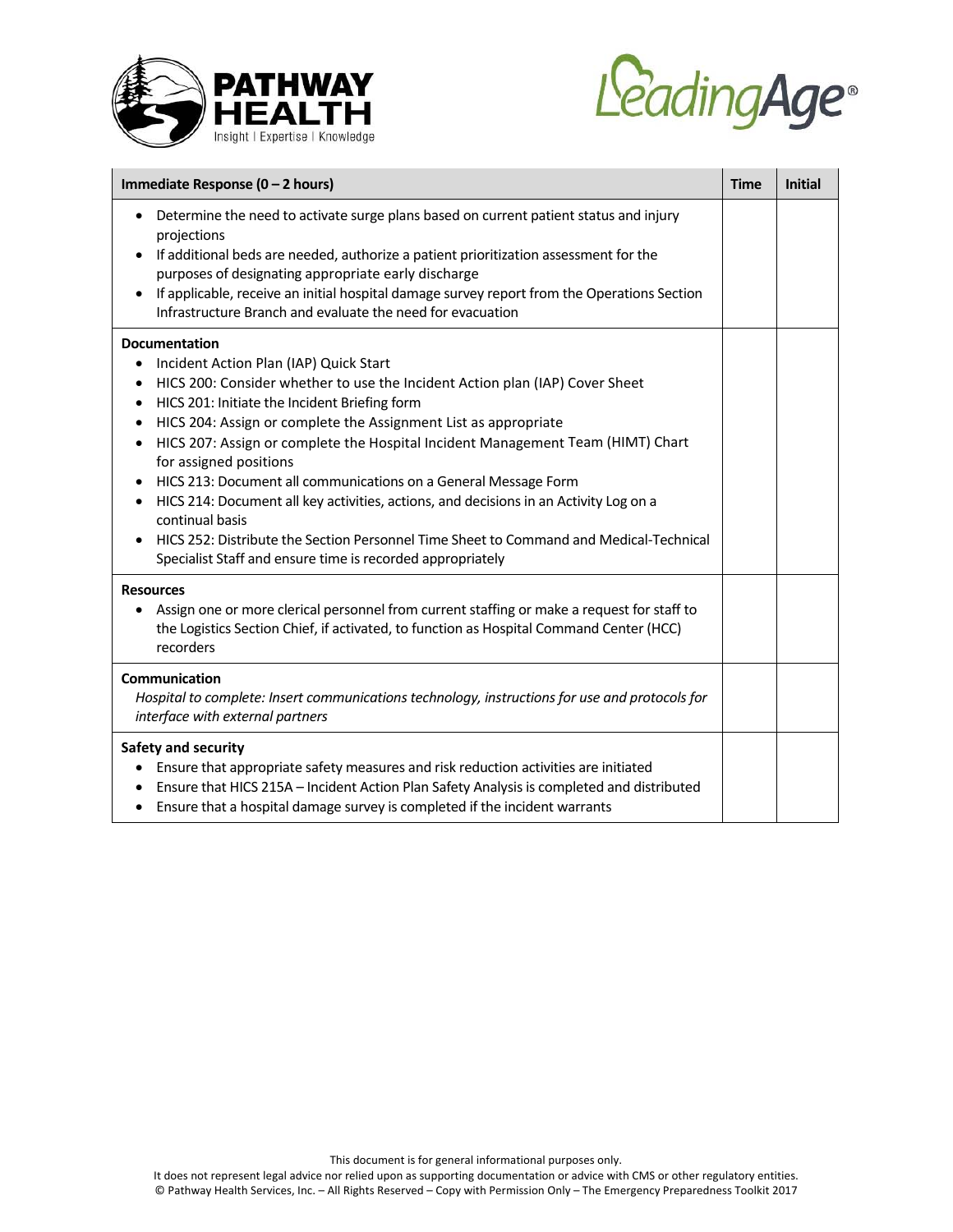



| Intermediate Response (2 - 12 hours)                                                                                                                                                                                                                                                                                                                                                                                                                                                                                                                                                                                                                                                                                                                                                                                                                                                                                                                                                                                                                                                                                                                                                                                                                                                                                                                                     |  | <b>Initial</b> |
|--------------------------------------------------------------------------------------------------------------------------------------------------------------------------------------------------------------------------------------------------------------------------------------------------------------------------------------------------------------------------------------------------------------------------------------------------------------------------------------------------------------------------------------------------------------------------------------------------------------------------------------------------------------------------------------------------------------------------------------------------------------------------------------------------------------------------------------------------------------------------------------------------------------------------------------------------------------------------------------------------------------------------------------------------------------------------------------------------------------------------------------------------------------------------------------------------------------------------------------------------------------------------------------------------------------------------------------------------------------------------|--|----------------|
| <b>Activities</b><br>Transfer the Incident Commander role, if appropriate<br>Conduct a transition meeting to brief your replacement on the current situation,<br>O<br>response actions, available resources and the role of external agencies in support of the<br>hospital<br>Address any health, medical, or safety concerns<br>$\circ$<br>Address political sensitivities, when appropriate<br>$\circ$<br>Instruct your replacement to complete the appropriate documentation and ensure that<br>$\circ$<br>appropriate personnel are briefed on response issues and objectives (see HICS Forms<br>203, 204, 214, and 215A)<br>Schedule regular briefings with Hospital Incident Management Team (HIMT) staff to<br>identify and plan to:<br>o Ensure a patient tracking system is established and linked with appropriate outside<br>agencies and the local Emergency Operations Center (EOC)<br>o Develop, review, and revise the Incident Action Plan (IAP), or its elements, as needed<br>o Approve the IAP revisions if developed by the Planning Section Chief, then ensure that<br>the approved plan is communicated to HIMT staff<br>o Ensure that safety measures and risk reduction activities are ongoing and re-evaluate if<br>necessary<br>Consider deploying a Public Information Officer to the local Joint Information Center (JIC), if<br>applicable |  |                |
| <b>Documentation</b><br>HICS 214: Document all key activities, actions, and decisions in an Activity Log on a<br>continual basis                                                                                                                                                                                                                                                                                                                                                                                                                                                                                                                                                                                                                                                                                                                                                                                                                                                                                                                                                                                                                                                                                                                                                                                                                                         |  |                |
| <b>Resources</b><br>Authorize resources as needed or requested by Command Staff or Section Chiefs                                                                                                                                                                                                                                                                                                                                                                                                                                                                                                                                                                                                                                                                                                                                                                                                                                                                                                                                                                                                                                                                                                                                                                                                                                                                        |  |                |
| Communication<br>Hospital to complete: Insert communications technology, instructions for use and protocols for<br>interface with external partners                                                                                                                                                                                                                                                                                                                                                                                                                                                                                                                                                                                                                                                                                                                                                                                                                                                                                                                                                                                                                                                                                                                                                                                                                      |  |                |
| Safety and security<br>• Ensure that patient and personnel safety measures and risk reduction actions are followed                                                                                                                                                                                                                                                                                                                                                                                                                                                                                                                                                                                                                                                                                                                                                                                                                                                                                                                                                                                                                                                                                                                                                                                                                                                       |  |                |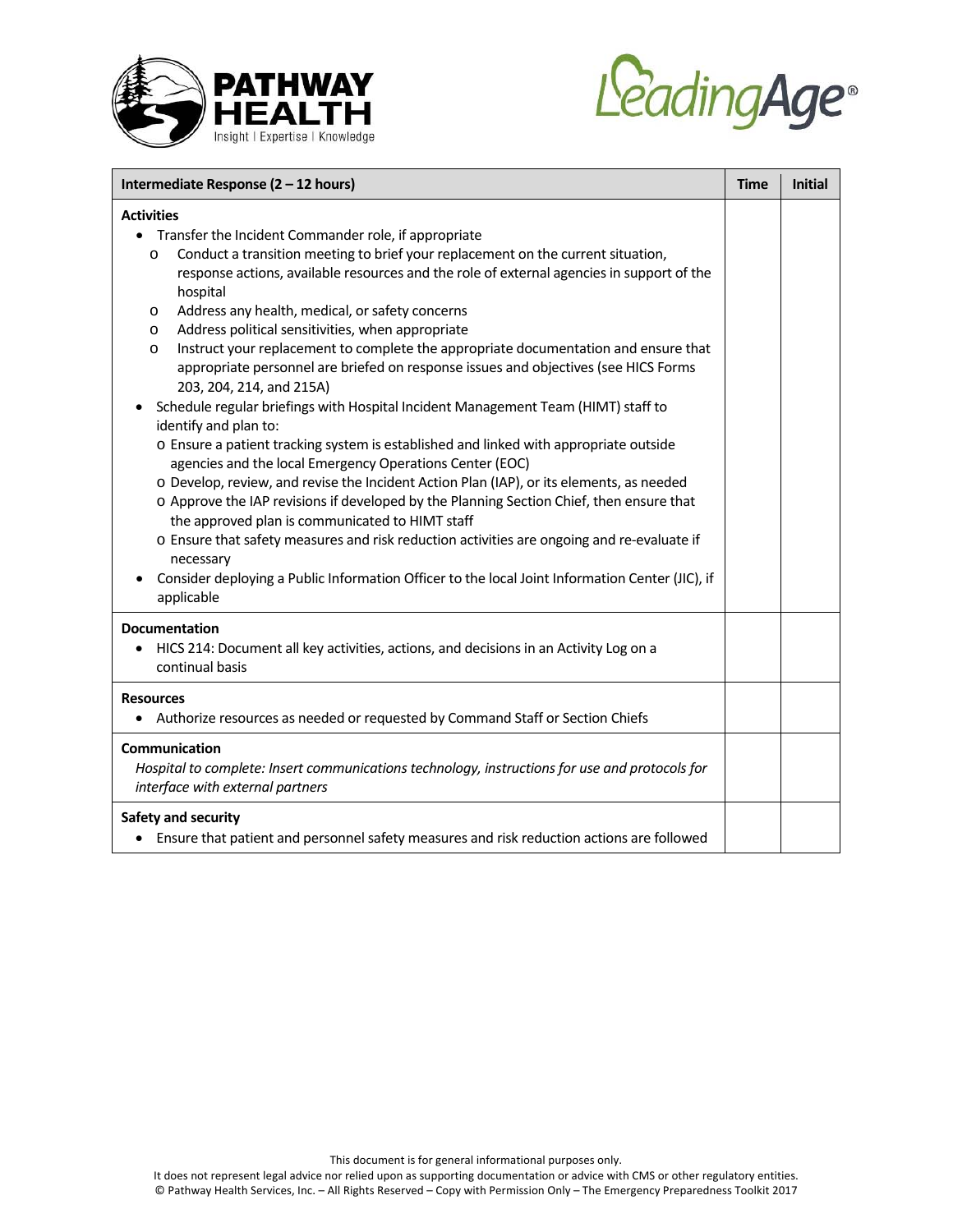



| <b>Extended Response (greater than 12 hours)</b>                                                                                                                                                                                                                                                                                                                                                                                                                                                                                                                                                                                                                                                                                                                                                                                                                                                                                                                                                                                                                                                                                                                                                                                              |  | <b>Initial</b> |
|-----------------------------------------------------------------------------------------------------------------------------------------------------------------------------------------------------------------------------------------------------------------------------------------------------------------------------------------------------------------------------------------------------------------------------------------------------------------------------------------------------------------------------------------------------------------------------------------------------------------------------------------------------------------------------------------------------------------------------------------------------------------------------------------------------------------------------------------------------------------------------------------------------------------------------------------------------------------------------------------------------------------------------------------------------------------------------------------------------------------------------------------------------------------------------------------------------------------------------------------------|--|----------------|
| <b>Activities</b><br>Transfer the Incident Commander role, if appropriate<br>Conduct a transition meeting to brief your replacement on the current situation,<br>$\circ$<br>response actions, available resources and the role of external agencies in support of the<br>hospital<br>Address any health, medical, or safety concerns<br>$\circ$<br>Address political sensitivities, when appropriate<br>$\circ$<br>Instruct your replacement to complete the appropriate documentation and ensure that<br>$\circ$<br>appropriate personnel are briefed on response issues and objectives (see HICS Forms<br>203, 204, 214, and 215A)<br>Evaluate or re-evaluate the need for deploying a Public Information Officer to the local Joint<br>Information Center (JIC) and a Liaison Officer to the local Emergency Operations Center<br>(EOC), if applicable<br>Ensure that an Incident Action Plan (IAP) is developed for each operational period,<br>approved, and provided to Section Chiefs for operational period briefings<br>With Section Chiefs, determine the recovery and reimbursement costs and ensure<br>documentation of financial impact<br>Ensure staff, patient, and media briefings are being conducted regularly<br>$\bullet$ |  |                |
| <b>Documentation</b><br>HICS 214: Document all key activities, actions, and decisions in an Activity Log on a<br>$\bullet$<br>continual basis                                                                                                                                                                                                                                                                                                                                                                                                                                                                                                                                                                                                                                                                                                                                                                                                                                                                                                                                                                                                                                                                                                 |  |                |
| <b>Resources</b><br>Authorize resources as needed or requested by Command Staff and Section Chiefs                                                                                                                                                                                                                                                                                                                                                                                                                                                                                                                                                                                                                                                                                                                                                                                                                                                                                                                                                                                                                                                                                                                                            |  |                |
| Communication<br>Hospital to complete: Insert communications technology, instructions for use and protocols for<br>interface with external partners                                                                                                                                                                                                                                                                                                                                                                                                                                                                                                                                                                                                                                                                                                                                                                                                                                                                                                                                                                                                                                                                                           |  |                |
| Safety and security<br>Observe all staff and volunteers for signs of stress and inappropriate behavior and report<br>concerns to the Safety Officer and the Logistics Section Employee Health and Well-Being<br><b>Unit Leader</b><br>Provide for personnel rest periods and relief<br>Ensure your physical readiness through proper nutrition, water intake, rest, and stress<br>management techniques                                                                                                                                                                                                                                                                                                                                                                                                                                                                                                                                                                                                                                                                                                                                                                                                                                       |  |                |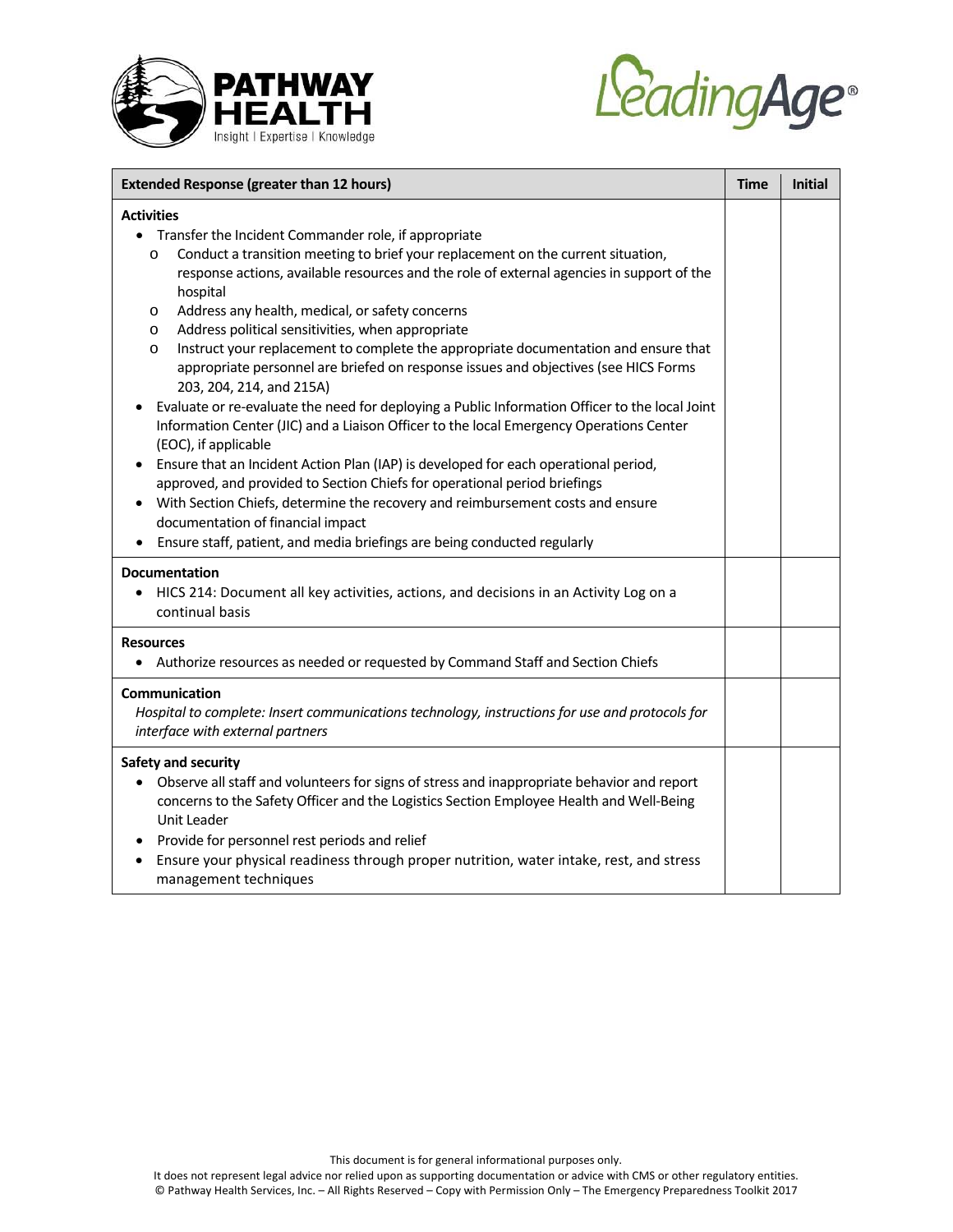



| <b>Demobilization/System Recovery</b>                                                                                                                                                                                                                                                                                                                                                                                                                                                                                                                                                                                                                                                                                                                                                                                                                                                                                                                                                                                                                                                    |             | <b>Initial</b> |
|------------------------------------------------------------------------------------------------------------------------------------------------------------------------------------------------------------------------------------------------------------------------------------------------------------------------------------------------------------------------------------------------------------------------------------------------------------------------------------------------------------------------------------------------------------------------------------------------------------------------------------------------------------------------------------------------------------------------------------------------------------------------------------------------------------------------------------------------------------------------------------------------------------------------------------------------------------------------------------------------------------------------------------------------------------------------------------------|-------------|----------------|
| <b>Activities</b><br>• Transfer the Incident Commander role, if appropriate<br>Conduct a transition meeting to brief your replacement on the current situation,<br>$\circ$<br>response actions, available resources and the role of external agencies in support of the<br>hospital<br>Address any health, medical, or safety concerns<br>O<br>Address political sensitivities, when appropriate<br>O<br>Instruct your replacement to complete the appropriate documentation and ensure that<br>$\circ$<br>appropriate personnel are briefed on response issues and objectives (see HICS Forms<br>203, 204, 214, and 215A)<br>Assess the plan developed by the Planning Section Demobilization Unit and approved by<br>the Planning Section Chief for the gradual demobilization of the Hospital Command Center<br>(HCC) and emergency operations according to the progression of the incident and hospital<br>status<br>Demobilize positions in the HCC and return personnel to their normal jobs as appropriate,<br>٠<br>in coordination with the Planning Section Demobilization Unit | <b>Time</b> |                |
| Brief staff, administration, and Board of Directors<br>$\bullet$<br>Approve notification of demobilization to the hospital staff when the incident is no longer<br>٠<br>active or can be managed using normal operations<br>Participate in community and governmental meetings and other post-incident discussion<br>and after action activities<br>Ensure post-incident media briefings and hospital status updates are scheduled and<br>$\bullet$<br>conducted<br>Ensure implementation of stress management activities and services for staff<br>Ensure that staff debriefings are scheduled to identify accomplishments, response, and<br>$\bullet$<br>improvement issues                                                                                                                                                                                                                                                                                                                                                                                                            |             |                |
| <b>Documentation</b><br><b>HICS 221- Demobilization Check-Out</b><br>Ensure all Hospital Command Center (HCC) documentation is provided to the Planning<br>$\bullet$<br>Section Documentation Unit                                                                                                                                                                                                                                                                                                                                                                                                                                                                                                                                                                                                                                                                                                                                                                                                                                                                                       |             |                |